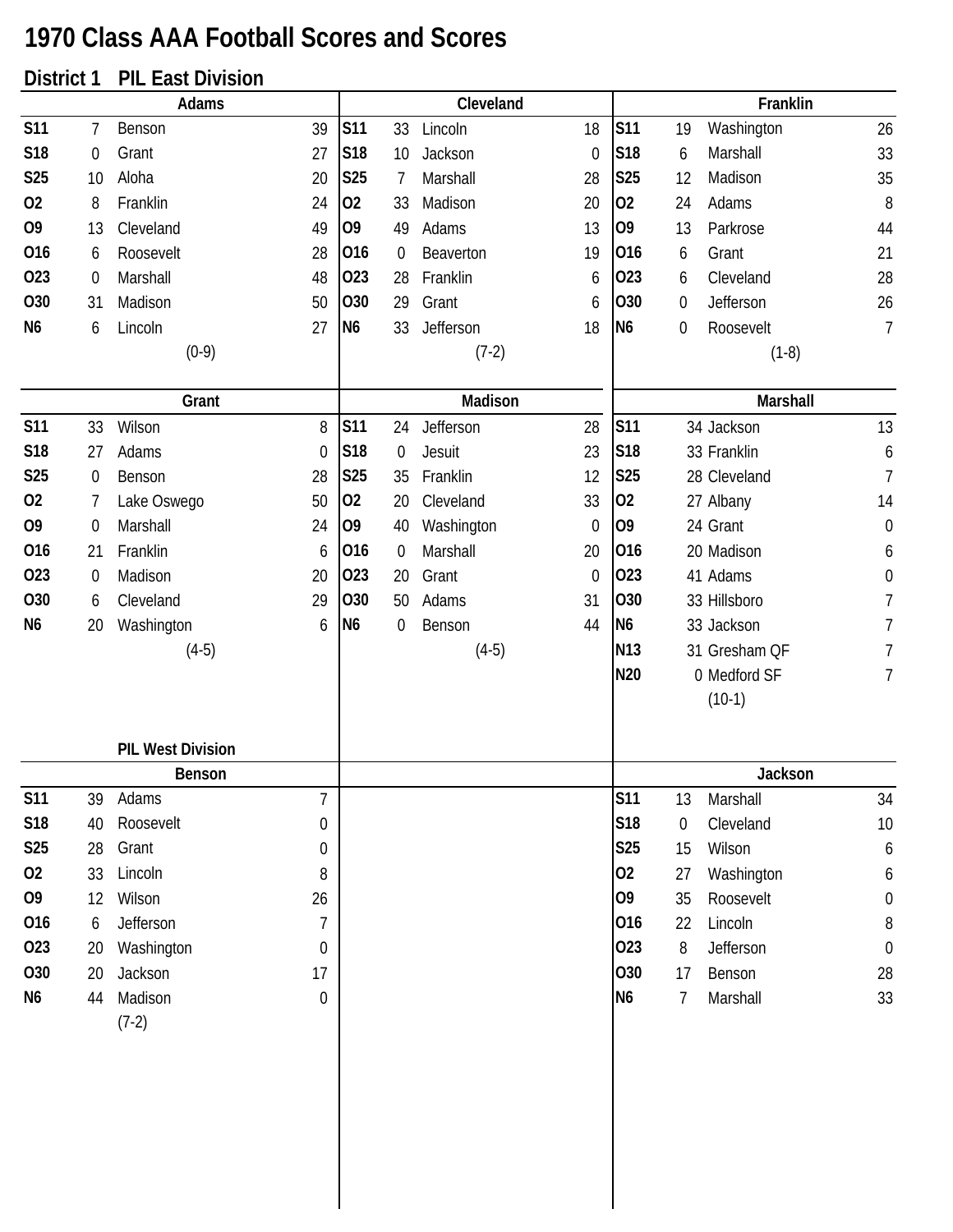|                 |                  | Jefferson                |                  |                 |                  | Lincoln                |                  |                |                  | Roosevelt               |                  |
|-----------------|------------------|--------------------------|------------------|-----------------|------------------|------------------------|------------------|----------------|------------------|-------------------------|------------------|
| <b>S11</b>      | 28               | Madison                  | 24               | <b>S11</b>      | 18               | Cleveland              | 33               | <b>S11</b>     | 0                | David Douglas           | 20               |
| S18             | 18               | Wilson                   | 25               | S18             | 21               | Washington             | 22               | S18            | 0                | Benson                  | 40               |
| S <sub>25</sub> | 12               | Washington               | 13               | <b>S25</b>      | 8                | Roosevelt              | 12               | S25            | 12               | Lincoln                 | 8                |
| 02              | 14               | Roosevelt                | 6                | 02              | 8                | Benson                 | 33               | 02             | 6                | Jefferson               | 14               |
| O <sub>9</sub>  | 20               | Lincoln                  | 16               | O <sub>9</sub>  | 16               | Jefferson              | 20               | O <sub>9</sub> | 0                | Jackson                 | 35               |
| 016             | 7                | Benson                   | 6                | 016             | 8                | Jackson                | 22               | 016            | 28               | Adams                   | 6                |
| 023             | $\boldsymbol{0}$ | Jackson                  | 8                | 023             | $\mathbf 0$      | Central Catholic       | 35               | 023            | 0                | Wilson                  | $\overline{7}$   |
| 030             | 26               | Franklin                 | $\boldsymbol{0}$ | <b>O30</b>      | 16               | Wilson                 | 42               | 030            | $\boldsymbol{0}$ | Washington              | $\overline{7}$   |
| N <sub>6</sub>  | 18               | Cleveland                | 33               | N <sub>6</sub>  | 27               | Adams                  | 6                | N <sub>6</sub> | 7                | Franklin                | $\boldsymbol{0}$ |
|                 |                  | $(5-4)$                  |                  |                 |                  | $(1-8)$                |                  |                |                  | $(3-6)$                 |                  |
|                 |                  |                          |                  |                 |                  |                        |                  |                |                  |                         |                  |
|                 |                  | Washington               |                  |                 |                  |                        |                  |                |                  | Wilson                  |                  |
| <b>S11</b>      | 26               | Franklin                 | 19               |                 |                  |                        |                  | <b>S11</b>     | 8                | Grant                   | 33               |
| S18             | 22               | Lincoln                  | 21               |                 |                  |                        |                  | <b>S18</b>     | 25               | Jefferson               | 18               |
| <b>S25</b>      | 13               | Jefferson                | 12               |                 |                  |                        |                  | <b>S25</b>     | 6                | Jackson                 | 15               |
| 02              | 6                | Jackson                  | 27               |                 |                  |                        |                  | 02             | 0                | McNary                  | 20               |
| O <sub>9</sub>  | $\boldsymbol{0}$ | Madison                  | 40               |                 |                  |                        |                  | 09             | 26               | Benson                  | 12               |
| 016             | 7                | Wilson                   | 48               |                 |                  |                        |                  | 016            | 48               | Washington              | $\overline{7}$   |
| 023             | 0                | Benson                   | 20               |                 |                  |                        |                  | 023            | 7                | Roosevelt               | $\mathbf 0$      |
| 030             | 7                | Roosevelt                | $\boldsymbol{0}$ |                 |                  |                        |                  | 030            | 42               | Lincoln                 | 16               |
| N <sub>6</sub>  | 6                | Grant                    | 20               |                 |                  |                        |                  | N <sub>6</sub> | 7                | Sunset                  | 34               |
|                 |                  | $(4-5)$                  |                  |                 |                  |                        |                  |                |                  | $(5-4)$                 |                  |
|                 |                  |                          |                  |                 |                  |                        |                  |                |                  |                         |                  |
| District 2      |                  | Metro                    |                  |                 |                  |                        |                  |                |                  |                         |                  |
|                 |                  |                          |                  |                 |                  |                        |                  |                |                  |                         |                  |
|                 |                  | Aloha                    |                  |                 |                  | Beaverton              |                  |                |                  | <b>Central Catholic</b> |                  |
| <b>S11</b>      | $\boldsymbol{0}$ | Hillsboro                | 0                | <b>S11</b>      | 26               | Parkrose               | 28               | <b>S11</b>     | 18               | Sunset                  | 21               |
| S18             | 2                | Lake Oswego              | 40               | S18             | 28               | David Douglas          | 28               | S18            | 26               | Hillsboro               | 13               |
| S <sub>25</sub> | 28               | Adams                    | 10               | <b>S25</b>      | 12               | Sunset                 | 40               | <b>S25</b>     | 14               | Jesuit                  | 24               |
| 02              | 7                | Susnet                   | 27               | 02              | 12               | Central Catholic       | 28               | 02             | 28               | Beaverton               | 12               |
| O <sub>9</sub>  | 0                | Beaverton                | 14               | O <sub>9</sub>  | 14               | Aloha                  | $\mathbf 0$      | O <sub>9</sub> | 22               | David Douglas           | 14               |
| 016             | 14               | Jesuit                   | 40               | 016             | 19               | Cleveland              | 0                | 016            | 22               | Lake Oswego             | 14               |
| 023             | 6                | Parkrose                 | 20               | 023             | 0                | Lake Oswego            | 34               | 023            | 35               | Lincoln                 | $\boldsymbol{0}$ |
| O30             | 6                | David Douglas            | 21               | O <sub>30</sub> | 16               | Jesuit                 | 68               | 030            | 12               | Parkrose                | 8                |
| N6              | 21               | Central Catholic         | 22               | N <sub>6</sub>  | 18               | Hillsboro              | 0                | N <sub>6</sub> | 22               | Aloha                   | 21               |
|                 |                  | $(1-7-1)$                |                  |                 |                  | $(3-5-1)$              |                  |                |                  | $(7-2)$                 |                  |
|                 |                  |                          |                  |                 |                  |                        |                  |                |                  |                         |                  |
|                 |                  | David Douglas            |                  |                 |                  | Hillsboro              |                  |                |                  | <b>Jesuit</b>           |                  |
| <b>S11</b>      | 20               | Roosevelt                | $\mathbf 0$      | <b>S11</b>      | $\boldsymbol{0}$ | Aloha                  | $\boldsymbol{0}$ | <b>S11</b>     | 27               | Lake Oswego             | 12               |
| S18             | 28               | Beaverton                | 28               | S <sub>18</sub> | 13               | Central Catholic       | 26               | S18            | 23               | Madison                 | $\mathbf 0$      |
| <b>S25</b>      | 25               | Hillsboro                | 0                | <b>S25</b>      | $\overline{0}$   | David Douglas          | 25               | S25            | 24               | Central Catholic        | 14               |
| 02              | 48               | Parkrose                 | 28               | 02              | 0                | <b>Jesuit</b>          | 33               | 02             | 33               | Hillsboro               | $\mathbf 0$      |
| O <sub>9</sub>  | 14               | Central Catholic         | 22               | 09              | $\boldsymbol{0}$ | Lake Oswego            | 55               | O <sub>9</sub> | 3                | Sunset                  | 12               |
| 016             | $\overline{2}$   | Sunset                   | 8                | 016             | 29               | Parkrose               | $\boldsymbol{0}$ | 016            | 40               | Aloha                   | 14               |
| 023             | $\mathbf 0$      | Jesuit                   | 41               | 023             | 0                | Sunset                 | 27               | 023            | 41               | David Douglas           | $\mathbf 0$      |
| 030             | 21               | Aloha                    | 6                | 030             | 7                | Marshall               | 33               | 030            | 68               | Beaverton               | 16               |
| N <sub>6</sub>  | 12               | Lake Oswego<br>$(4-4-1)$ | 28               | N <sub>6</sub>  | 0                | Beaverton<br>$(1-7-1)$ | 18               | N <sub>6</sub> | 26               | Parkrose<br>$(8-1)$     | $\mathbf 0$      |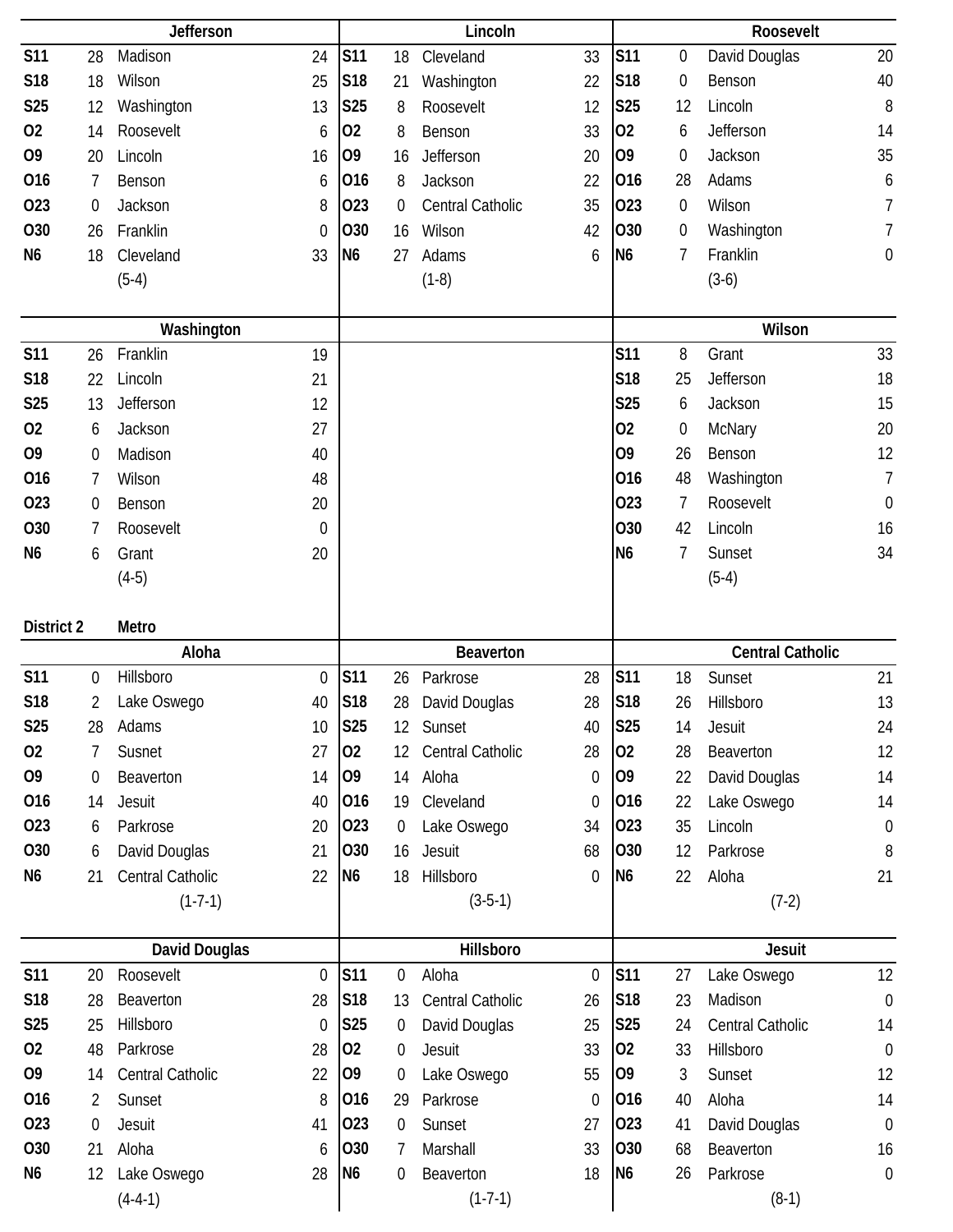|                 |                  | Lake Oswego              |                  |                 |             | Parkrose                   |    |                 |                | <b>Sunset</b>            |                  |
|-----------------|------------------|--------------------------|------------------|-----------------|-------------|----------------------------|----|-----------------|----------------|--------------------------|------------------|
| <b>S11</b>      | 12               | Jesuit                   | 27               | <b>S11</b>      | 28          | Beaverton                  | 26 | <b>S11</b>      | 21             | <b>Central Catholic</b>  | 18               |
| S18             | 44               | Aloha                    | $\overline{2}$   | S <sub>18</sub> | 8           | Sunset                     | 48 | <b>S18</b>      | 48             | Parkrose                 | 8                |
| <b>S25</b>      | 21               | Parkrose                 | 12               | <b>S25</b>      | 12          | Lake Oswego                | 21 | <b>S25</b>      | 40             | Beaverton                | 12               |
| 02              | 50               | Grant                    | 6                | 02              | 28          | David Douglas              | 48 | 02              | 27             | Aloha                    | $\overline{1}$   |
| O <sub>9</sub>  | 55               | Hillsboro                | 0                | O <sub>9</sub>  | 44          | Franklin                   | 13 | O <sub>9</sub>  | 12             | Jesuit                   | 3                |
| 016             | 14               | Central Catholic         | 22               | 016             | $\mathbf 0$ | Hillsboro                  | 29 | 016             | 8              | David Douglas            | $\overline{2}$   |
| 023             | 34               | Beaverton                | $\mathbf 0$      | 023             | 20          | Aloha                      | 6  | 023             | 27             | Hillsboro                | $\boldsymbol{0}$ |
| 030             | 14               | Sunset                   | 19               | 030             | 8           | Central Catholic           | 22 | O30             | 19             | Lake Oswego              | 14               |
| N <sub>6</sub>  | 28               | David Douglas            | 12               | N <sub>6</sub>  | $\mathbf 0$ | <b>Jesuit</b>              | 26 | N <sub>6</sub>  | 34             | Wilson                   | $\overline{1}$   |
|                 |                  | $(6-3)$                  |                  |                 |             | $(3-6)$                    |    | N <sub>13</sub> | 12             | Corvallis QF             | 42               |
|                 |                  |                          |                  |                 |             |                            |    |                 |                | $(9-1)$                  |                  |
| District 3      |                  | <b>Wilco League</b>      |                  |                 |             | <b>Columbia Division</b>   |    |                 |                |                          |                  |
|                 |                  | <b>Barlow</b>            |                  |                 |             | Centennial                 |    |                 |                | Gresham                  |                  |
| <b>S11</b>      | $\mathbf 0$      | Clackamas                | 14               | <b>S11</b>      | 18          | Putnam                     | 14 | <b>S11</b>      | 14             | Tigard                   | $\overline{7}$   |
| S18             | 6                | Putnam                   | 16               | S <sub>18</sub> | 28          | Tigard                     | 7  | <b>S18</b>      | 22             | Oregon City              | 8                |
| S <sub>25</sub> | $\boldsymbol{0}$ | Oregon City              | 27               | <b>S25</b>      | 13          | Milwaukie                  | 26 | <b>S25</b>      | 14             | West Linn                | 0                |
| 02              | $\mathbf 0$      | West Linn                | 20               | 02              | 36          | Clackamas                  | 0  | 02              | 24             | Putnam                   | 6                |
| O <sub>9</sub>  | $\boldsymbol{0}$ | <b>Hood River Valley</b> | 18               | O <sub>9</sub>  | 12          | The Dalles                 | 7  | O <sub>9</sub>  | 27             | Reynolds                 | 0                |
| 016             | $\boldsymbol{0}$ | Gresham                  | 28               | 016             | 12          | Reynolds                   | 21 | 016             | 28             | <b>Barlow</b>            | 0                |
| 023             | $\boldsymbol{0}$ | Reynolds                 | 45               | 023             | 34          | <b>Hood River Valley</b>   | 0  | 023             | 29             | The Dalles               | 6                |
| 030             | 0                | Centennial               | 44               | 030             | 44          | <b>Barlow</b>              | 0  | O30             | 8              | <b>Hood River Valley</b> | 0                |
| N <sub>6</sub>  | $\mathbf 0$      | The Dalles               | 34               | N <sub>6</sub>  | 12          | Gresham                    | 20 | N <sub>6</sub>  | 20             | Centennial               | 12               |
|                 |                  | $(0-9)$                  |                  |                 |             | $(6-3)$                    |    | N <sub>13</sub> | 7              | Marshall QF              | 31               |
|                 |                  |                          |                  |                 |             |                            |    |                 |                | $(9-1)$                  |                  |
|                 |                  | <b>Hood River Valley</b> |                  |                 |             | Reynolds                   |    |                 |                | <b>The Dalles</b>        |                  |
| <b>S11</b>      | 6                | Oregon City              | 22               | <b>S11</b>      | 22          | West Linn                  | 6  | <b>S11</b>      | $\overline{7}$ | Milwaukie                | 43               |
| <b>S18</b>      | 8                | Milwaukie                | 28               | <b>S18</b>      | $\mathbf 0$ | Clackamas                  | 6  | S18             | 15             | West Linn                | 20               |
| <b>S25</b>      | 28               | Clackamas                | 19               | S <sub>25</sub> | 27          | Tigard                     | 6  | S <sub>25</sub> | 12             | Putnam                   | 28               |
| 02              | 6                | Tigard                   | 20               | 02              | 14          | Milwaukie                  | 35 | 02              | 20             | Oregon City              | 34               |
| O <sub>9</sub>  | 18               | <b>Barlow</b>            | 0                | 09              | $\mathbf 0$ | Gresham                    | 27 | O <sub>9</sub>  | $\overline{7}$ | Centennial               | 12               |
| 016             | 13               | The Dalles               | $\boldsymbol{0}$ | 016             | 21          | Centennial                 | 12 | 016             | $\overline{0}$ | <b>Hood River Valley</b> | 13               |
| 023             | $\mathbf 0$      | Centennial               | 34               | 023             | 45          | <b>Barlow</b>              | 0  | 023             | 6              | Gresham                  | 29               |
| O30             | $\boldsymbol{0}$ | Gresham                  | 8                | 030             | 25          | The Dalles                 | 12 | 030             | 12             | Pendleton                | 25               |
| N <sub>6</sub>  | 6                | Reynolds                 | 20               | N <sub>6</sub>  | 20          | Hood River Valley          | 6  | N <sub>6</sub>  | 34             | <b>Barlow</b>            | $\boldsymbol{0}$ |
|                 |                  | $(3-6)$                  |                  |                 |             | $(6-3)$                    |    |                 |                | $(1-8)$                  |                  |
|                 |                  |                          |                  |                 |             | <b>Willamette Division</b> |    |                 |                |                          |                  |
|                 |                  |                          |                  |                 |             |                            |    |                 |                |                          |                  |
|                 |                  |                          |                  |                 |             |                            |    |                 |                |                          |                  |
|                 |                  |                          |                  |                 |             |                            |    |                 |                |                          |                  |
|                 |                  |                          |                  |                 |             |                            |    |                 |                |                          |                  |
|                 |                  |                          |                  |                 |             |                            |    |                 |                |                          |                  |
|                 |                  |                          |                  |                 |             |                            |    |                 |                |                          |                  |
|                 |                  |                          |                  |                 |             |                            |    |                 |                |                          |                  |
|                 |                  |                          |                  |                 |             |                            |    |                 |                |                          |                  |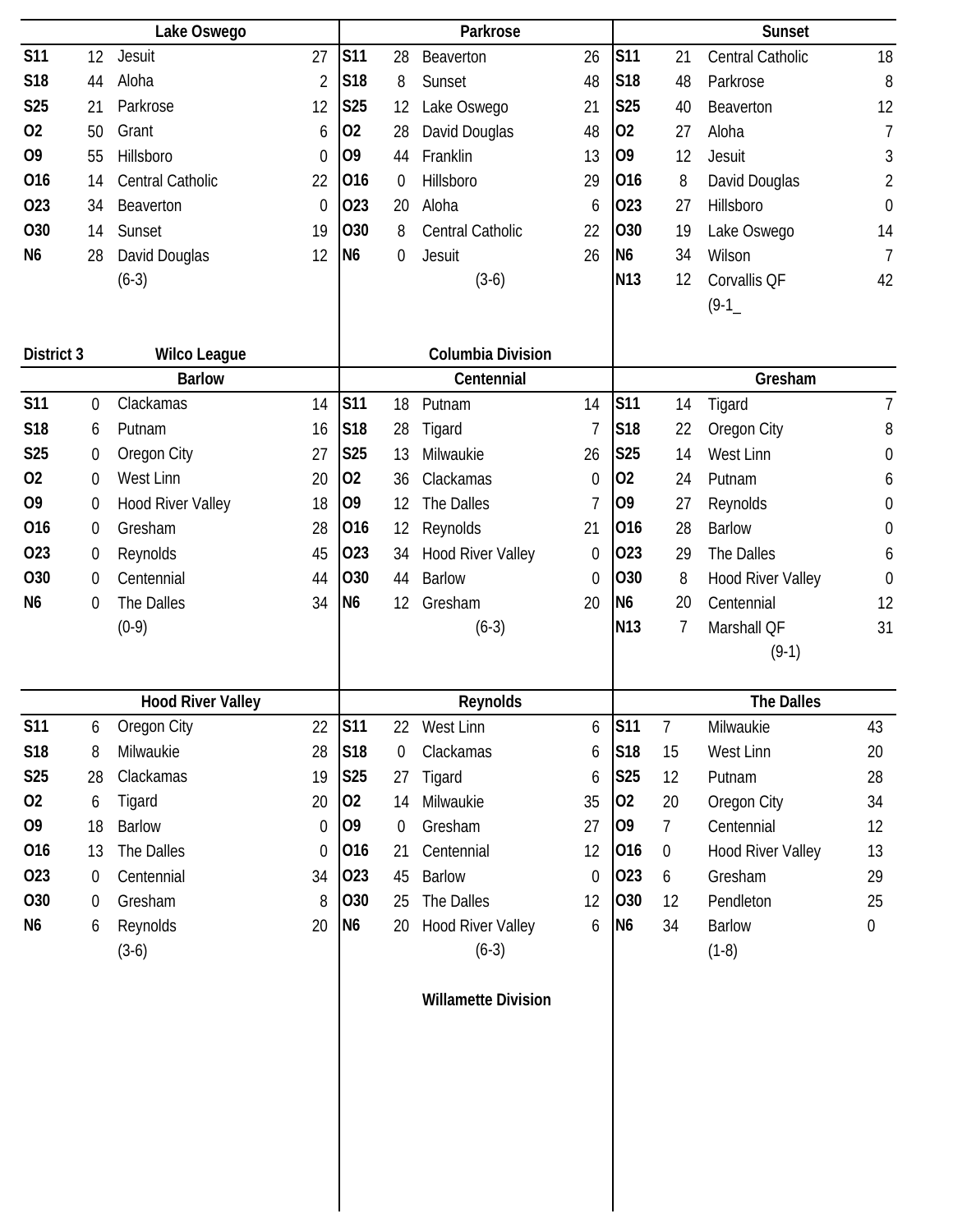|                 |                  | Clackamas                  |                  |                 |    | Milwaukie                |    |                |                  | <b>Oregon City</b>   |                |
|-----------------|------------------|----------------------------|------------------|-----------------|----|--------------------------|----|----------------|------------------|----------------------|----------------|
| <b>S11</b>      | 14               | <b>Barlow</b>              | 0                | <b>S11</b>      | 43 | The Dalles               | 7  | <b>S11</b>     |                  | 22 Hood River Valley | $8\,$          |
| S18             | 6                | Reynolds                   | $\boldsymbol{0}$ | S18             | 28 | <b>Hood River Valley</b> | 8  | S18            |                  | 8 Gresham            | 22             |
| S <sub>25</sub> | 19               | Hood River Valley          | 28               | <b>S25</b>      | 26 | Centennial               | 13 | <b>S25</b>     |                  | 27 Barlow            | $\mathbf 0$    |
| 02              | $\mathbf 0$      | Centennial                 | 36               | 02              | 35 | Reynolds                 | 14 | 02             |                  | 34 The Dalles        | 20             |
| O <sub>9</sub>  | $\boldsymbol{0}$ | Oregon City                | 24               | O <sub>9</sub>  | 7  | Putnam                   | 14 | O <sub>9</sub> |                  | 24 Clackamas         | $\mathbf 0$    |
| 016             | 12               | Tigard                     | 21               | 016             | 34 | Oregon City              | 21 | 016            |                  | 21 Milwaukie         | 34             |
| 023             | 20               | West Linn                  | 23               | 023             | 34 | Tigard                   | 14 | 023            |                  | 7 Putnam             | 8              |
| O30             | 7                | Putnam                     | 20               | 030             | 44 | West Linn                | 14 | 030            |                  | 36 Tigard            | 16             |
| N <sub>6</sub>  | 12               | Milwaukie                  | 32               | N <sub>6</sub>  | 32 | Clackamas                | 12 | N <sub>6</sub> |                  | 26 West Linn         | 16             |
|                 |                  | $(2-7)$                    |                  |                 |    | $(8-1)$                  |    |                |                  | $(6-3)$              |                |
|                 |                  |                            |                  |                 |    |                          |    |                |                  |                      |                |
|                 |                  | Putnam                     |                  |                 |    | <b>Tigard</b>            |    |                |                  | <b>West Linn</b>     |                |
| <b>S11</b>      | 14               | Centennial                 | 18               | <b>S11</b>      | 7  | Gresham                  | 14 | <b>S11</b>     | 6                | Reynolds             | 22             |
| S18             | 16               | <b>Barlow</b>              | 8                | S18             | 7  | Centennial               | 28 | S18            | 20               | The Dalles           | 15             |
| S <sub>25</sub> | 28               | The Dalles                 | 12               | <b>S25</b>      | 0  | Reynolds                 | 27 | <b>S25</b>     | $\boldsymbol{0}$ | Gresham              | 14             |
| 02              | 6                | Gresham                    | 24               | 02              | 20 | <b>Hood River Valley</b> | 6  | 02             | 20               | <b>Barlow</b>        | $\mathbf 0$    |
| O <sub>9</sub>  | 14               | Milwaukie                  | 7                | 09              | 13 | West Linn                | 8  | O <sub>9</sub> | 8                | Tigard               | 13             |
| 016             | 12               | West Linn                  | 7                | 016             | 21 | Clackamas                | 12 | 016            | 7                | Putnam               | 12             |
| 023             | 8                | Oregon City                | 7                | 023             | 14 | Milwaukie                | 34 | 023            | 23               | Clackamas            | 20             |
| <b>O30</b>      | 20               | Clackamas                  | 7                | O30             | 16 | Oregon City              | 36 | 030            | 14               | Milwaukie            | 44             |
| N <sub>6</sub>  | 20               | Tigard                     | 14               | N <sub>6</sub>  | 14 | Putnam                   | 20 | N <sub>6</sub> | 16               | Oregon City          | 26             |
|                 |                  | $(7-2)$                    |                  |                 |    | $(3-6)$                  |    |                |                  | $(3-6)$              |                |
|                 |                  |                            |                  |                 |    |                          |    |                |                  |                      |                |
|                 |                  |                            |                  |                 |    |                          |    |                |                  |                      |                |
| District 4      |                  | <b>Coast-Valley League</b> |                  |                 |    | <b>Eastern Division</b>  |    |                |                  |                      |                |
|                 |                  | Canby                      |                  |                 |    | Central                  |    |                |                  | Estacada             |                |
| <b>S11</b>      | 13               | <b>Forest Grove</b>        | 35               | <b>S11</b>      | 12 | St. Helens               | 14 | <b>S11</b>     | $\boldsymbol{0}$ | McMinnville          | 27             |
| <b>S18</b>      | 13               | <b>Sweet Home</b>          | 32               | S <sub>18</sub> | 27 | Molalla                  | 0  | S18            | 7                | Silverton            | 38             |
| <b>S25</b>      | 17               | Molalla                    | $\mathbf 0$      | <b>S25</b>      | 27 | Estacada                 | 7  | <b>S25</b>     | 7                | Central              | 27             |
| 02              | 30               | Estacada                   | $\mathbf 0$      | 02              | 12 | Silverton                | 8  | 02             | 0                | Canby                | 30             |
| O <sub>9</sub>  | 7                | Silverton                  | 22               | 09              | 55 | Sandy                    | 6  | O <sub>9</sub> | $\boldsymbol{0}$ | Astoria              | 19             |
| 016             | 8                | Central                    | 49               | 016             | 49 | Canby                    | 8  | 016            | 13               | Sweet Home           | 27             |
| 023             | 24               | Sandy                      | 6                | 023             | 34 | Newberg                  | 0  | 023            | 21               | Molalla              | 14             |
| O30             | 6                | St. Helens                 | 26               | 030             | 37 | <b>Sweet Home</b>        | 9  | 030            | 7                | Sandy                | 26             |
| N6              | $\mathbf 0$      | McMinnville                | 10               | N <sub>6</sub>  | 20 | Dallas                   | 6  | N <sub>6</sub> | 7                | <b>Forest Grove</b>  | 39             |
|                 |                  | $(3-6)$                    |                  | N <sub>13</sub> | 6  | Pendleton QF             | 15 |                |                  | $(1-8)$              |                |
|                 |                  |                            |                  |                 |    | $(8-2)$                  |    |                |                  |                      |                |
|                 |                  | Molalla                    |                  |                 |    |                          |    |                |                  | Sandy                |                |
| <b>S11</b>      | 14               | Astoria                    | 14               |                 |    |                          |    | <b>S11</b>     | 0                | <b>Dallas</b>        | 44             |
| S18             | 0                | Central                    | 27               |                 |    |                          |    | <b>S18</b>     | 8                | McMinnville          | 28             |
| <b>S25</b>      | 0                | Canby                      | 17               |                 |    |                          |    | <b>S25</b>     | 12               | Silverton            | 58             |
| 02              | 22               | Tillamook                  | 8                |                 |    |                          |    | 02             | 0                | Sweet Home           | 51             |
| 09              | $\mathbf 0$      | <b>Sweet Home</b>          | 26               |                 |    |                          |    | O <sub>9</sub> | 6                | Central              | 51             |
| 016             | 34               | Sandy                      | 6                |                 |    |                          |    | 016            | 6                | Molalla              | 34             |
| 023             | 14               | Estacada                   | 21               |                 |    |                          |    | 023            | 6                | Canby                | 24             |
| O30             | 6                | Silverton                  | 23               |                 |    |                          |    | O30            | 26               | Estacada             | $\overline{7}$ |
| N <sub>6</sub>  | 8                | St. Helens<br>$(2-6-1)$    | 38               |                 |    |                          |    | N <sub>6</sub> | 6                | Astoria<br>$(1-8)$   | 24             |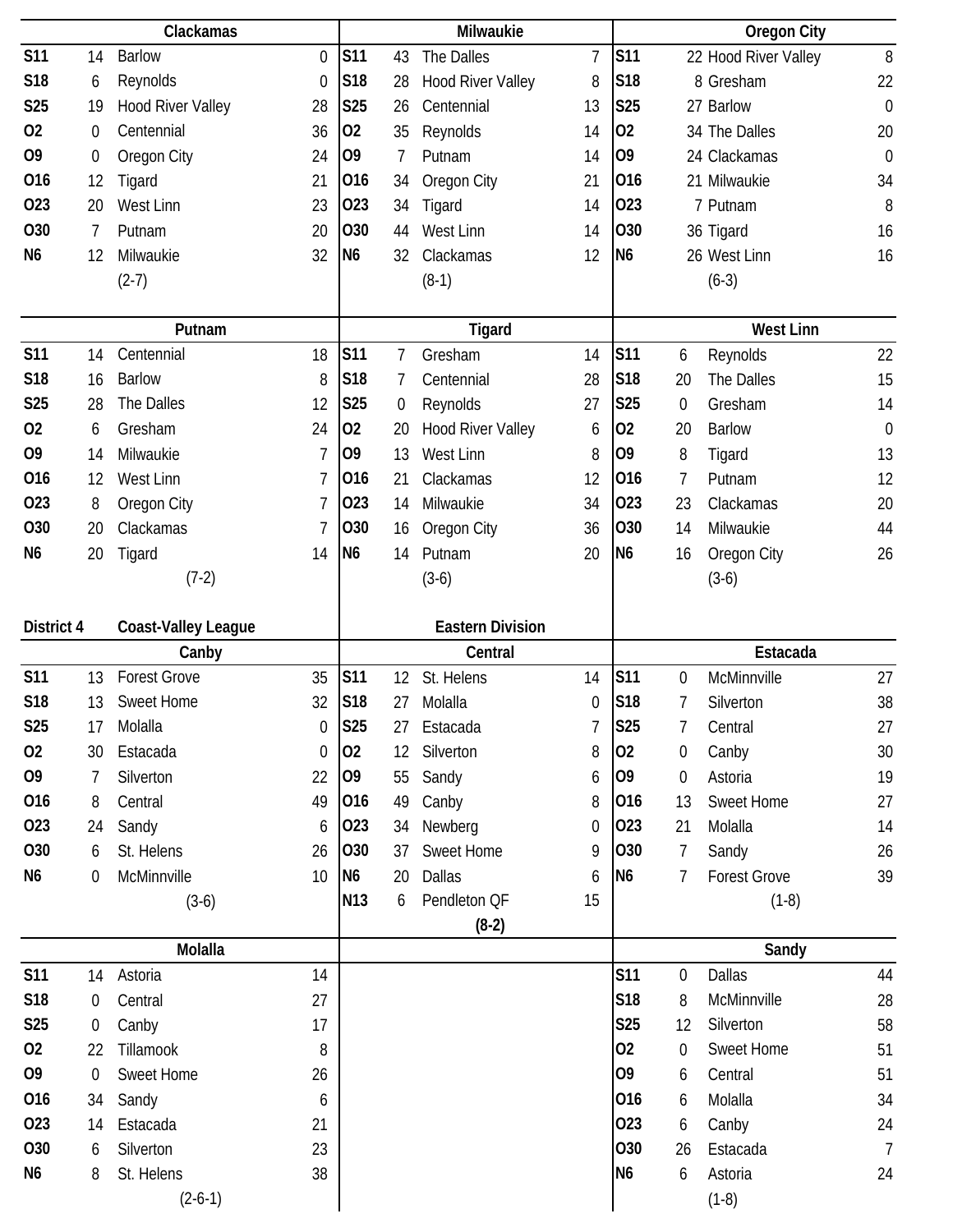|                               |                       | Silverton              |                  |                   |                 |                              |             |                      |                       | <b>Sweet Home</b>              |                       |
|-------------------------------|-----------------------|------------------------|------------------|-------------------|-----------------|------------------------------|-------------|----------------------|-----------------------|--------------------------------|-----------------------|
| <b>S11</b>                    | 8                     | Newberg                | 20               |                   |                 |                              |             | <b>S11</b>           | 26                    | Tillamook                      | 18                    |
| <b>S18</b>                    | 38                    | Estacada               | $\overline{1}$   |                   |                 |                              |             | <b>S18</b>           | 32                    | Canby                          | 13                    |
| <b>S25</b>                    | 58                    | Sandy                  | 12               |                   |                 |                              |             | <b>S25</b>           | 7                     | <b>Dallas</b>                  | 36                    |
| 02                            | 8                     | Central                | 12               |                   |                 |                              |             | 02                   | 51                    | Sandy                          | $\boldsymbol{0}$      |
| O <sub>9</sub>                | 22                    | Canby                  | $\overline{1}$   |                   |                 |                              |             | O <sub>9</sub>       | 26                    | Molalla                        | $\mathbf 0$           |
| 016                           | 6                     | <b>Forest Grove</b>    | 20               |                   |                 |                              |             | 016                  | 27                    | Estacada                       | 13                    |
| 023                           | 14                    | <b>Sweet Home</b>      | 0                |                   |                 |                              |             | 023                  | 0                     | Silverton                      | 14                    |
| O30                           | 23                    | Molalla                | 6                |                   |                 |                              |             | O30                  | 9                     | Central                        | 37                    |
| N <sub>6</sub>                | 26                    | Tillamook              | 16               |                   |                 |                              |             | N <sub>6</sub>       | 18                    | Newberg                        | $\overline{1}$        |
|                               |                       | $(6-3)$                |                  |                   |                 |                              |             |                      |                       | $(6-3)$                        |                       |
|                               |                       |                        |                  |                   |                 | <b>Western Division</b>      |             |                      |                       |                                |                       |
|                               |                       | Astoria                |                  |                   |                 |                              |             |                      |                       | <b>Dallas</b>                  |                       |
| <b>S11</b>                    | 14                    | Molalla                | 14               |                   |                 |                              |             | <b>S11</b>           | 44                    | Sandy                          | $\boldsymbol{0}$      |
| <b>S18</b>                    | 6                     | <b>Forest Grove</b>    | 35               |                   |                 |                              |             | S18                  | 24                    | St. Helens                     | $\boldsymbol{0}$      |
| <b>S25</b>                    | 8                     | Newberg                | 47               |                   |                 |                              |             | <b>S25</b>           | 36                    | Sweet Home                     | $\overline{1}$        |
| 02                            | $\mathbf 0$           | St. Helens             | 29               |                   |                 |                              |             | 02                   | 22                    | McMinnville                    | 13                    |
| O <sub>9</sub>                | 19                    | Estacada               | $\mathbf 0$      |                   |                 |                              |             | O <sub>9</sub>       | 46                    | Tillamook                      | $\boldsymbol{0}$      |
| 016                           | $\mathbf 0$           | <b>Dallas</b>          | 30               |                   |                 |                              |             | 016                  | 30                    | Astoria                        | $\boldsymbol{0}$      |
| 023                           | 7                     | Tillamook              | 6                |                   |                 |                              |             | 023                  | 26                    | <b>Forest Grove</b>            | $\overline{1}$        |
| <b>O30</b>                    | 18                    | McMinnville            | 41               |                   |                 |                              |             | 030                  | 34                    | Newberg                        | 28                    |
| N <sub>6</sub>                | 24                    | Sandy                  | 6                |                   |                 |                              |             | N <sub>6</sub>       | 6                     | Central                        | 20                    |
|                               |                       | $(3-5-1)$              |                  |                   |                 |                              |             |                      |                       | $(8-1)$                        |                       |
|                               |                       |                        |                  |                   |                 |                              |             |                      |                       |                                |                       |
|                               |                       |                        |                  |                   |                 |                              |             |                      |                       |                                |                       |
|                               |                       | <b>Forest Grove</b>    |                  |                   |                 | McMinnville                  | $\mathbf 0$ |                      |                       | Newberg                        |                       |
| <b>S11</b><br>S <sub>18</sub> | 35<br>35              | Canby<br>Astoria       | 13<br>6          | <b>S11</b><br>S18 | 27              | Estacada                     | 8           | <b>S11</b><br>S18    | 20<br>34              | Silverton<br>Tillamook         | 8                     |
| <b>S25</b>                    | 19                    | McMinnville            | 18               | S25               | 28<br>18        | Sandy<br><b>Forest Grove</b> | 19          | <b>S25</b>           | 47                    | Astoria                        | $\boldsymbol{0}$<br>8 |
| 02                            | 35                    | Newberg                | 19               | 02                | 13              | Dallas                       | 32          | 02                   | 19                    | <b>Forest Grove</b>            | 35                    |
| O <sub>9</sub>                | 21                    | St. Helens             | $\boldsymbol{0}$ | O <sub>9</sub>    | 27              | Newberg                      | 26          | 09                   | 26                    | McMinnville                    | 27                    |
| 016                           | 20                    | Silverton              | 6                | 016               | 14              | Tillamook                    | 8           | 016                  | 6                     | St. Helens                     | $\overline{7}$        |
| 023                           | 7                     | Dallas                 | 26               | 023               | 6               | St. Helens                   | 8           | 023                  | 0                     | Central                        | 34                    |
| O30                           | 52                    | Tillamook              | 14               | 030               | 41              | Astoria                      | 18          | 030                  | 28                    | Dallas                         | 34                    |
| N <sub>6</sub>                | 39                    | Estacada               | $\overline{7}$   | N <sub>6</sub>    | 10 <sup>°</sup> | Canby                        | 0           | N <sub>6</sub>       | 7                     | Sweet Home                     | 18                    |
|                               |                       | $(8-1)$                |                  |                   |                 | $(6-3)$                      |             |                      |                       | $(3-6)$                        |                       |
|                               |                       |                        |                  |                   |                 |                              |             |                      |                       |                                |                       |
|                               |                       | St. Helens             |                  |                   |                 |                              |             |                      |                       | Tillamook                      |                       |
| <b>S11</b>                    | 14                    | Central                | 12               |                   |                 |                              |             | <b>S11</b>           | 18                    | Sweet Home                     | 26                    |
| S18                           | $\overline{0}$        | Dallas                 | 24               |                   |                 |                              |             | <b>S18</b>           | 0                     | Newberg                        | 34                    |
| <b>S25</b>                    | 32                    | Tillamook              | 8                |                   |                 |                              |             | <b>S25</b>           | 8                     | St. Helens                     | 32                    |
| 02<br>O <sub>9</sub>          | 29                    | Astoria                | $\boldsymbol{0}$ |                   |                 |                              |             | 02<br>O <sub>9</sub> | 8                     | Molalla                        | 22                    |
| 016                           | $\boldsymbol{0}$<br>7 | <b>Forest Grove</b>    | 21<br>6          |                   |                 |                              |             | 016                  | $\boldsymbol{0}$<br>8 | <b>Dallas</b><br>McMinnville   | 46                    |
| 023                           | 8                     | Newberg<br>McMinnville | 6                |                   |                 |                              |             | 023                  | 6                     |                                | 14<br>$\overline{7}$  |
| O30                           | 26                    |                        | 6                |                   |                 |                              |             | O30                  | 14                    | Astoria<br><b>Forest Grove</b> | 52                    |
| N <sub>6</sub>                | 38                    | Canby<br>Molalla       | 8                |                   |                 |                              |             | N <sub>6</sub>       | 16                    | Silverton                      | 26                    |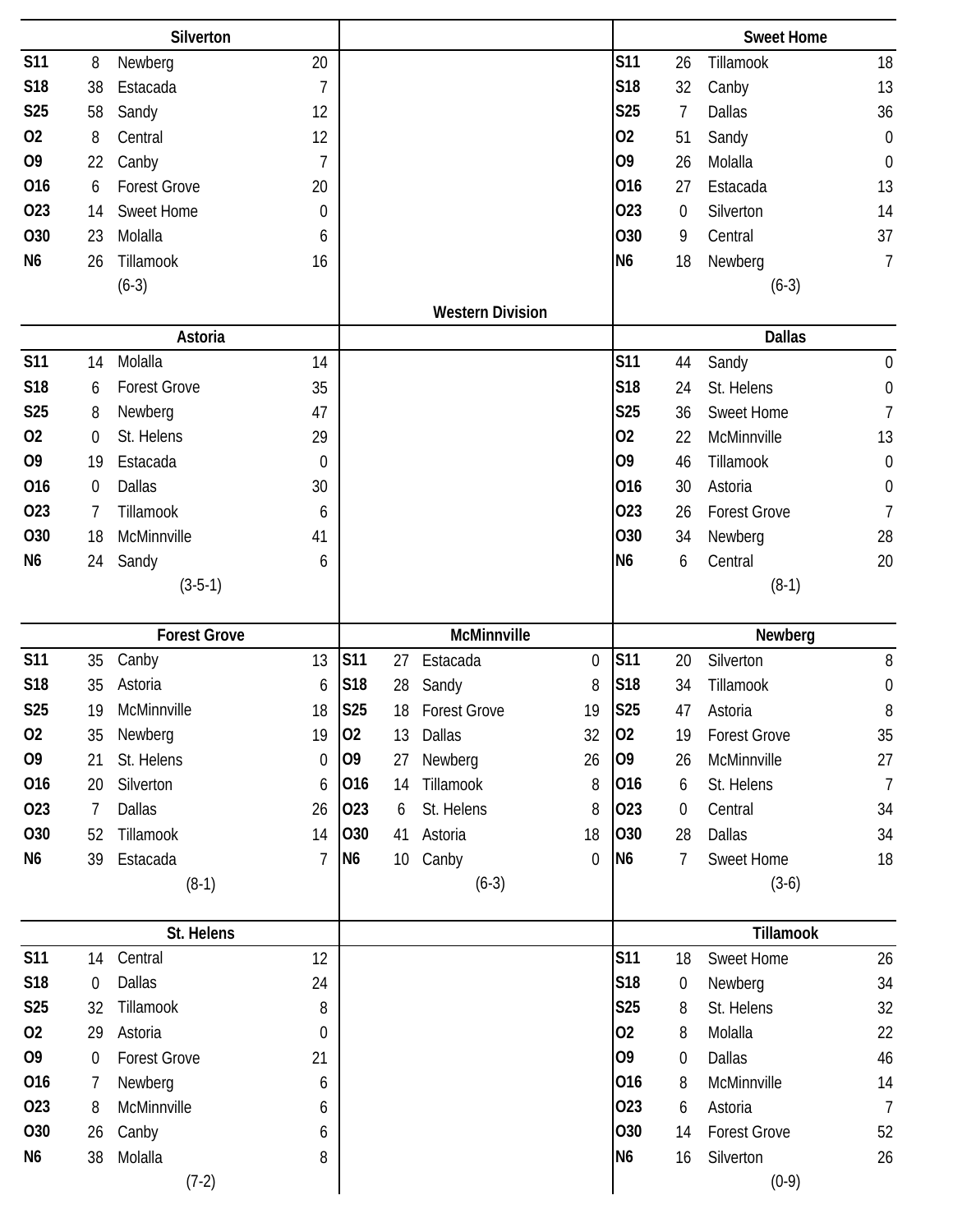| District 5      |                  | Midwestern League      |    |                 |                  |                      |                  |                 |                  |                                 |                  |
|-----------------|------------------|------------------------|----|-----------------|------------------|----------------------|------------------|-----------------|------------------|---------------------------------|------------------|
|                 |                  | Churchill              |    |                 |                  |                      |                  |                 |                  | <b>Cottage Grove</b>            |                  |
| <b>S11</b>      | 19               | Marshfield             | 18 |                 |                  |                      |                  | <b>S11</b>      | $\boldsymbol{0}$ | North Eugene                    | $\overline{7}$   |
| S <sub>18</sub> | 20               | Springfield            | 6  |                 |                  |                      |                  | <b>S18</b>      | 12               | South Eugene                    | 20               |
| <b>S25</b>      | 20               | Willamette             | 14 |                 |                  |                      |                  | <b>S25</b>      | 14               | Thurston                        | 6                |
| 02              | 8                | North Eugene           | 25 |                 |                  |                      |                  | 02              | 33               | North Bend                      | $\boldsymbol{0}$ |
| O <sub>9</sub>  | 6                | Cottage Grove          | 41 |                 |                  |                      |                  | O <sub>9</sub>  | 41               | Churchill                       | 6                |
| 016             | $\boldsymbol{0}$ | Thurston               | 23 |                 |                  |                      |                  | 016             | 26               | Sheldon                         | $\boldsymbol{0}$ |
| 023             | 19               | North Bend             | 6  |                 |                  |                      |                  | 023             | 8                | Marshfield                      | 34               |
| <b>O30</b>      | 7                | South Eugene           | 13 |                 |                  |                      |                  | O <sub>30</sub> | 39               | Springfield                     | $\mathbf 0$      |
| N <sub>6</sub>  | 20               | Sheldon                | 12 |                 |                  |                      |                  | N <sub>6</sub>  | 16               | Willaemtte                      | 6                |
|                 |                  |                        |    |                 |                  |                      |                  |                 |                  | $(6-3)$                         |                  |
|                 |                  | $(5-4)$                |    |                 |                  |                      |                  |                 |                  |                                 |                  |
|                 |                  | Marshfield             |    |                 |                  | North Bend           |                  |                 |                  | North Eugene                    |                  |
| <b>S11</b>      | 18               | Churchill              | 19 | <b>S11</b>      | 20               | Springfield          | 21               | <b>S11</b>      | 7                | <b>Cottage Grove</b>            | $\mathbf 0$      |
| S18             | 26               | Sheldon                |    | S18             | 19               | Willamette           | $\mathbf 0$      | <b>S18</b>      | 6                | Thurston                        | 12               |
| <b>S25</b>      | 26               | South Eugene           |    | <b>S25</b>      | 7                | North Eugene         | 21               | <b>S25</b>      | 21               | North Bend                      | $\overline{7}$   |
| 02              | 45               | Springfield            | 14 | 02              | 0                | <b>Cottage Grove</b> | 33               | 02              | 25               | Churchill                       | 8                |
| O <sub>9</sub>  | 68               | Willamette             | 24 | O <sub>9</sub>  | 6                | Thurston             | 27               | 09              | 16               | Sheldon                         | $\mathbf 0$      |
| 016             | 26               | North Eugene           | 20 | 016             | $\boldsymbol{0}$ | South Eugene         | 34               | 016             | 20               | Marshfield                      | 26               |
| 023             | 34               | Cottage Grove          | 8  | 023             | 6                | Churchill            | 19               | 023             | 7                | Springfield                     | $\boldsymbol{0}$ |
| <b>O30</b>      | 30               | Thurston               | 24 | 030             | 14               | Sheldon              | 14               | <b>O30</b>      | 14               | Willamette                      | 7                |
| N <sub>6</sub>  | 22               | North Bend             | 8  | N <sub>6</sub>  | 8                | Marshfield           | 22               | N <sub>6</sub>  | 7                | South Eugene                    | 33               |
| N <sub>13</sub> | 8                | Medford QF             | 27 |                 |                  | $(1-7-1)$            |                  |                 |                  | $(6-3)$                         |                  |
|                 |                  | $(8-2)$                |    |                 |                  |                      |                  |                 |                  |                                 |                  |
|                 |                  |                        |    |                 |                  |                      |                  |                 |                  |                                 |                  |
|                 |                  |                        |    |                 |                  |                      |                  |                 |                  |                                 |                  |
|                 |                  | Sheldon                |    |                 |                  | South Eugene         |                  |                 |                  | Springfield                     |                  |
| <b>S11</b>      | 0                | South Eugene           | 24 | S <sub>11</sub> | 24               | Sheldon              | $\boldsymbol{0}$ | <b>S11</b>      | 21               | North Bend                      | 20               |
| <b>S18</b>      | 7                | Marshfield             | 26 | S18             | 20               | <b>Cottage Grove</b> | 12               | S18             | 6                | Churchill                       | 20               |
| S <sub>25</sub> | 20               | Springfield            | 14 | <b>S25</b>      | 7                | Marshfield           | 26               | <b>S25</b>      | 14               | Sheldon                         | 20               |
| 02              | 35               | Willamette             | 12 | 02              | 25               | Thurston             | 22               | 02              | 14               | Marshfield                      | 46               |
| O <sub>9</sub>  | $\boldsymbol{0}$ | North Eugene           | 16 | 09              | 73               | Springfield          | 6                | O <sub>9</sub>  | 6                | South Eugene                    | 73               |
| 016             | $\boldsymbol{0}$ | Cottage Grove          | 26 | 016             | 34               | North Bend           | 0                | 016             | 34               | Willamette                      | 26               |
| 023             | $\boldsymbol{0}$ | Thurston               | 41 | 023             | 46               | Willamette           | 0                | 023             | $\boldsymbol{0}$ | North Eugene                    | $\overline{7}$   |
| O30             | 14               | North Bend             | 14 | 030             | 13               | Churchill            | 7                | O30             | $\boldsymbol{0}$ | <b>Cottage Grove</b>            | 39               |
| N6              | 12               | Churchill              | 20 | N <sub>6</sub>  | 33               | North Eugene         | 7                | N <sub>6</sub>  | $\boldsymbol{0}$ | Thurston                        | 34               |
|                 |                  | $(2-6-1)$              |    |                 |                  | $(8-1)$              |                  |                 |                  | $(2-7)$                         |                  |
|                 |                  | Thurston               |    |                 |                  |                      |                  |                 |                  | Willamette                      |                  |
| <b>S11</b>      | 15               | Willamette             | 18 |                 |                  |                      |                  | <b>S11</b>      | 18               | Thurston                        | 15               |
| S18             | 12               | North Eugene           | 6  |                 |                  |                      |                  | <b>S18</b>      | $\boldsymbol{0}$ | North Bend                      | 19               |
| S <sub>25</sub> | 6                | Cottage Grove          | 13 |                 |                  |                      |                  | <b>S25</b>      | 14               | Churchill                       | 20               |
| 02              | 22               | South Eugene           | 25 |                 |                  |                      |                  | 02              | 12               | Sheldon                         | 35               |
| O <sub>9</sub>  | 27               | North Bend             | 6  |                 |                  |                      |                  | O <sub>9</sub>  | 24               | Marshfield                      | 68               |
| 016             | 23               | Churchill              | 0  |                 |                  |                      |                  | 016             | 26               | Springfield                     | 34               |
| 023             | 41               | Sheldon                | 0  |                 |                  |                      |                  | 023             | $\boldsymbol{0}$ | South Eugene                    | 46               |
| O30             | 24               | Marshfield             | 30 |                 |                  |                      |                  | O30             | 7                | North Eugene                    | 14               |
| N <sub>6</sub>  | 34               | Springfield<br>$(5-4)$ | 0  |                 |                  |                      |                  | N <sub>6</sub>  | 13               | <b>Cottage Grove</b><br>$(1-8)$ | 44               |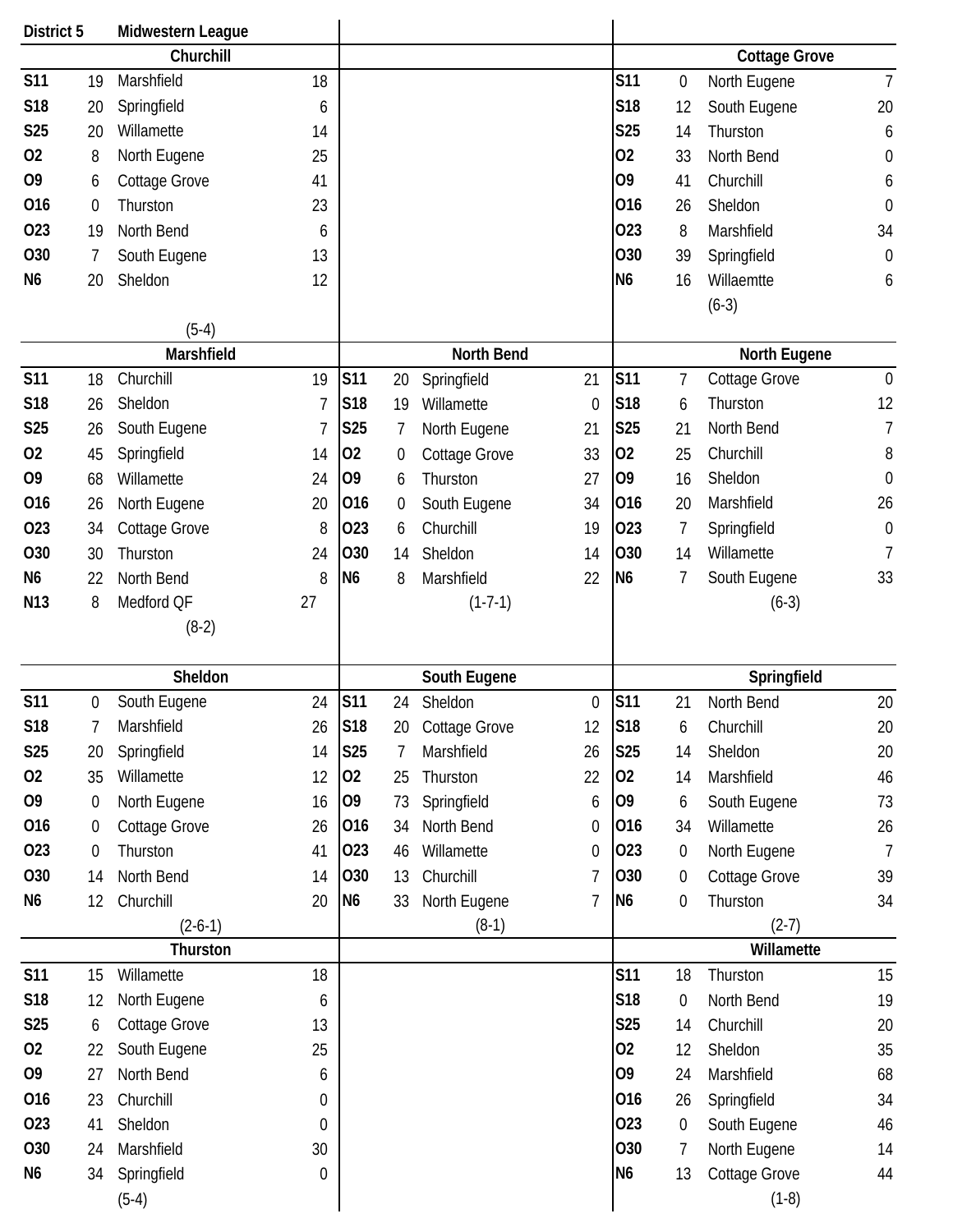| District 6        |          |                                  |                  |                               |                 |                    |                  |                |                  |                       |                  |
|-------------------|----------|----------------------------------|------------------|-------------------------------|-----------------|--------------------|------------------|----------------|------------------|-----------------------|------------------|
|                   |          | Ashland                          |                  |                               |                 | Crater             |                  |                |                  | <b>Grants Pass</b>    |                  |
| <b>S11</b>        | 29       | Del Norte (CA)                   | $\mathbf 0$      | <b>S11</b>                    | 31              | Dunsmuir (CA)      | $\mathbf 0$      | <b>S11</b>     | 33               | Arcata (CA)           | $\boldsymbol{0}$ |
| S18               | 26       | Lebanon                          | 14               | S18                           | 24              | Eagle Point        | $\boldsymbol{0}$ | S18            | 17               | Albany                | 14               |
| S25               | 31       | Albany                           | 6                | <b>S25</b>                    | 7               | <b>McNary</b>      | 39               | S25            | $\mathbf 0$      | South Salem           | 20               |
| 02                | 36       | Yreka (CA)                       | 20               | 02                            | 20              | Lebanon            | 21               | 02             | 27               | Corvallis             | 29               |
| O <sub>9</sub>    | 20       | Medford                          | 21               | 09                            | 20              | Klamath Union      | 42               | O <sub>9</sub> | 28               | Roseburg              | 13               |
| 016               | 22       | Roseburg                         | $\boldsymbol{0}$ | 016                           | 6               | Medford            | 29               | 016            | 21               | Klamath Union         | 20               |
| 023               | $\theta$ | <b>Grants Pass</b>               | 23               | 023                           | 7               | Roseburg           | 6                | 023            | 23               | Ashland               | $\boldsymbol{0}$ |
| 030               | 26       | Klamath Union                    | 21               | O30                           | 14              | <b>Grants Pass</b> | 20               | 030            | 20               | Crater                | 14               |
| N <sub>6</sub>    | 20       | Crater                           | 27               | N <sub>6</sub>                | 27              | Ashland            | 20               | N <sub>6</sub> | 14               | Medford               | 14               |
|                   |          | $(6-3)$                          |                  |                               |                 | $(4-5)$            |                  |                |                  | $(6-2-1)$             |                  |
|                   |          | <b>Klamath Union</b>             |                  |                               |                 | Medford            |                  |                |                  | Roseburg              |                  |
| <b>S11</b>        | 27       | McNary                           | $\theta$         | <b>S11</b>                    | 46              | Albany             | 6                | <b>S11</b>     | 7                | Corvallis             | 21               |
| S18               | 27       | North Salem                      | 26               | S18                           | 14              | Corvallis          | 28               | S18            | 12               | McNary                | 14               |
| <b>S25</b>        | 13       | Corvallis                        | 30               | <b>S25</b>                    | 26              | North Salem        | 14               | <b>S25</b>     | 7                | Lebanon               | $\mathbf 0$      |
| 02                | 40       | Anderson (CA)                    | 8                | 02                            | 9               | South Salem        | 6                | 02             | 14               | North Salem           | 27               |
| O <sub>9</sub>    | 42       | Crater                           | 20               | O <sub>9</sub>                | 21              | Ashland            | 20               | O <sub>9</sub> | 13               | <b>Grants Pass</b>    | 28               |
| 016               | 20       | <b>Grants Pass</b>               | 21               | 016                           | 29              | Crater             | 6                | 016            | $\boldsymbol{0}$ | Ashland               | 22               |
| 023               | $\theta$ | Medford                          | 6                | 023                           | 6               | Klamath Union      | 0                | 023            | 6                | Crater                | $\overline{1}$   |
| O <sub>30</sub>   | 21       | Ashland                          | 26               | 030                           | 35              | Roseburg           | $\mathbf 0$      | 030            | $\mathbf 0$      | Medford               | 35               |
| N <sub>6</sub>    | 42       | Roseburg                         | 20               | N <sub>6</sub>                | 14              | <b>Grants Pass</b> | 14               | N <sub>6</sub> | 20               | Klamath Union         | 42               |
|                   |          | $(5-4)$                          |                  | N <sub>13</sub>               | 27              | Marshfield QF      | 8                |                |                  | $(1-8)$               |                  |
|                   |          |                                  |                  | N20                           | 7               | Marshall SF        | $\mathbf 0$      |                |                  |                       |                  |
|                   |          |                                  |                  | N27                           | 10 <sup>°</sup> | Corvallis F        | 21               |                |                  |                       |                  |
|                   |          |                                  |                  |                               |                 | $(9-2-1)$          |                  |                |                  |                       |                  |
| District 7        |          |                                  |                  |                               |                 |                    |                  |                |                  |                       |                  |
|                   |          | <b>Baker</b>                     |                  |                               |                 | Bend               |                  |                |                  | <b>Crook County</b>   |                  |
| <b>S11</b><br>S18 | 50       | <b>Crook County</b><br>Hermiston | $\overline{0}$   | <b>S11</b><br>S <sub>18</sub> | 12              | Lebanon            | 25               | S11<br>S18     | 0                | Baker                 | 50               |
|                   | 12       | Ontario                          | 19               |                               | $\theta$        | La Grande          | 28               |                | 6                | Ontario               | 49               |
| S25               | 12       |                                  | 52               | <b>S25</b>                    | 39              | Crook County       | 12               | <b>S25</b>     | 12               | Bend                  | 39               |
| 02                | 14       | Pendleton                        | 32               | 02                            | 49              | Ontario            | 20               | 02             | 20               | Redmond               | 6                |
| O9                | 37       | McLoughlin                       | 6                | 09                            | 13              | Pendleton          | 55               | 09             | 6                | La Grande             | 59               |
| 016               | 34       | Redmond                          | 16               | 016                           | 28              | Hermiston          | 14               | 016            | $\boldsymbol{0}$ | Pendleton             | 61               |
| 023               | 34       | Bend                             | 6                | 023                           | 42              | McLoughlin         | 6                | 023<br>030     | 6                | Eagle Point           | 14               |
| 030<br>N6         | 13       | La Grande                        | 22               | 030<br>N <sub>6</sub>         | 6               | Baker              | 34               | N <sub>6</sub> | $\boldsymbol{0}$ | Hermiston             | 40               |
|                   |          |                                  |                  |                               | 59              | Redmond<br>$(5-4)$ | 28               |                | 12               | McLoughlin<br>$(1-8)$ | 54               |
|                   |          | $(4-4)$                          |                  |                               |                 |                    |                  |                |                  |                       |                  |
|                   |          |                                  |                  |                               |                 |                    |                  |                |                  |                       |                  |
|                   |          |                                  |                  |                               |                 |                    |                  |                |                  |                       |                  |
|                   |          |                                  |                  |                               |                 |                    |                  |                |                  |                       |                  |
|                   |          |                                  |                  |                               |                 |                    |                  |                |                  |                       |                  |
|                   |          |                                  |                  |                               |                 |                    |                  |                |                  |                       |                  |
|                   |          |                                  |                  |                               |                 |                    |                  |                |                  |                       |                  |
|                   |          |                                  |                  |                               |                 |                    |                  |                |                  |                       |                  |
|                   |          |                                  |                  |                               |                 |                    |                  |                |                  |                       |                  |
|                   |          |                                  |                  |                               |                 |                    |                  |                |                  |                       |                  |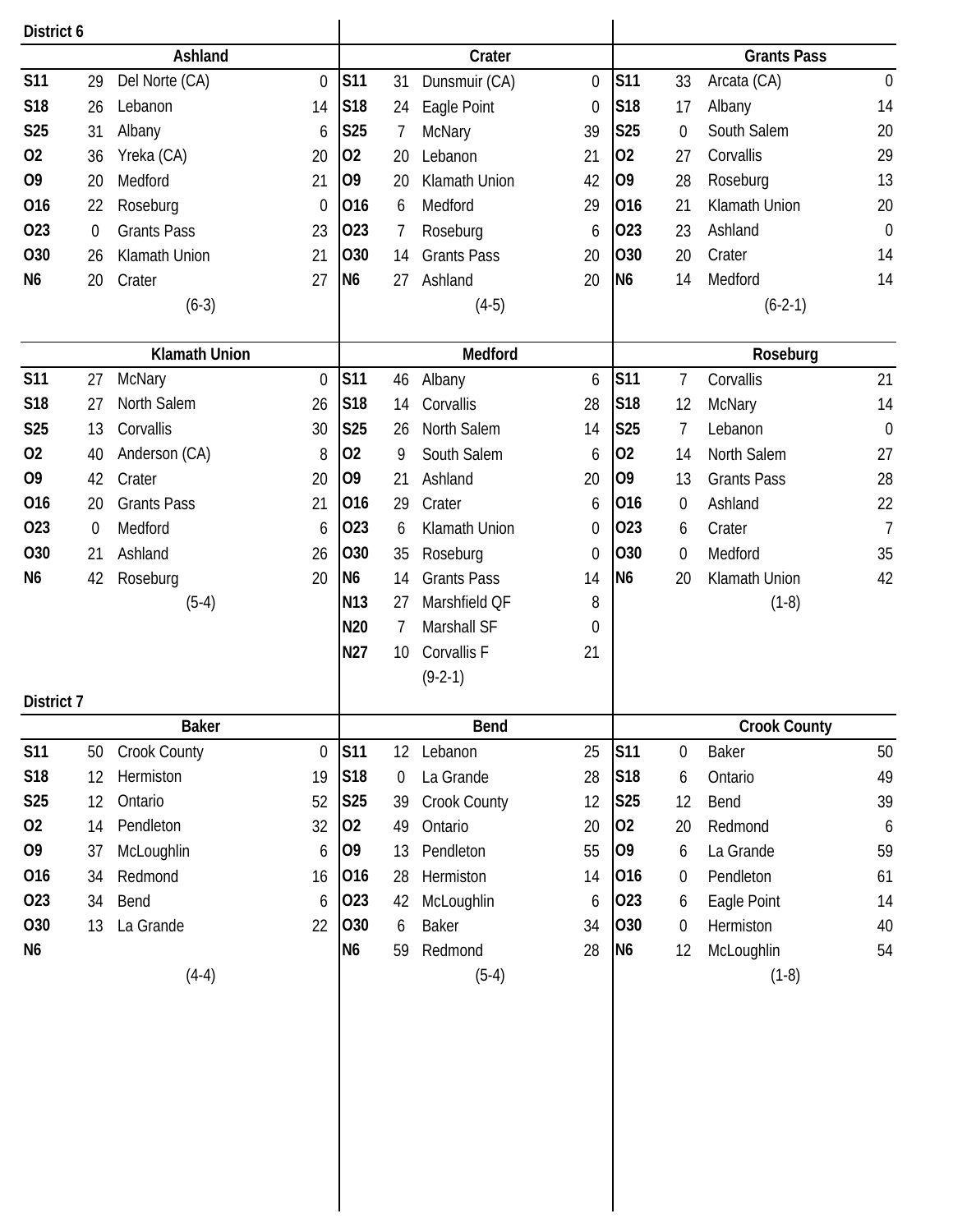|                       |             | Hermiston                |                  |                       |    | La Grande                       |                        |                       |                  | Mac-Hi                    |                |
|-----------------------|-------------|--------------------------|------------------|-----------------------|----|---------------------------------|------------------------|-----------------------|------------------|---------------------------|----------------|
| <b>S11</b>            | 13          | Redmond                  | $\mathbf 0$      | <b>S11</b>            | 20 | McLoughlin                      | 12                     | <b>S11</b>            | 12               | La Grande                 | 20             |
| S18                   | 19          | <b>Baker</b>             | 12               | <b>S18</b>            | 28 | Bend                            | $\mathbf 0$            | <b>S18</b>            | 27               | Redmond                   | $\mathbf 0$    |
| S <sub>25</sub>       | $\mathbf 0$ | La Grande                | 25               | <b>S25</b>            | 25 | Hermiston                       | 0                      | <b>S25</b>            | 8                | Pendleton                 | 44             |
| 02                    | 21          | McLoughlin               | 13               | 02                    | 7  | Kennewick (WA)                  | 26                     | 02                    | 13               | Hermiston                 | 21             |
| O <sub>9</sub>        | 14          | Prosser (WA)             | 21               | O <sub>9</sub>        | 59 | Crook County                    | 6                      | 09                    | 6                | <b>Baker</b>              | 37             |
| 016                   | 14          | Bend                     | 28               | 016                   | 54 | Redmond                         | 6                      | 016                   | 14               | Ontario                   | 27             |
| 023                   | 14          | Ontario                  | 20               | 023                   | 12 | Pendleton                       | 20                     | 023                   | 42               | Bend                      | 6              |
| O30                   | 40          | Crook County             | $\boldsymbol{0}$ | 030                   | 35 | Ontario                         | 38                     | <b>O30</b>            | $\boldsymbol{0}$ | Moscow (ID)               | 32             |
| N <sub>6</sub>        | 7           | Pendleton                | 17               | N <sub>6</sub>        | 22 | Baker                           | 14                     | N <sub>6</sub>        | 54               | Crook County              | 12             |
|                       |             | $(4-5)$                  |                  |                       |    | $(6-3)$                         |                        |                       |                  | $(3-6)$                   |                |
|                       |             |                          |                  |                       |    |                                 |                        |                       |                  |                           |                |
|                       |             | Ontario                  |                  | <b>S11</b>            |    | Pendleton                       |                        |                       |                  | Redmond                   |                |
| <b>S11</b>            | 32          | Caldwell-ID<br>Pendleton | 14               | S <sub>18</sub>       |    | 27 Ontario                      | 20                     | <b>S11</b>            | $\boldsymbol{0}$ | Hermiston                 | 13             |
| S18                   | 20          |                          | 27               |                       |    | 0 Walla Walla (WA)              | 21                     | S18                   | $\boldsymbol{0}$ | McLoughlin                | 27             |
| <b>S25</b>            | 49          | Crook County             | 6                | <b>S25</b>            |    | 44 McLoughlin                   | 8                      | <b>S25</b>            | $\boldsymbol{0}$ | <b>Burns</b>              | $\overline{1}$ |
| 02                    | 52          | <b>Baker</b>             | 12               | 02                    |    | 32 Baker<br>55 Bend             | 14                     | 02                    | 6                | Crook County              | 20             |
| O <sub>9</sub><br>016 | 20          | Bend                     | 49               | O <sub>9</sub><br>016 |    |                                 | 13                     | O <sub>9</sub><br>016 | 16               | Ontario                   | 34             |
| 023                   | 34          | Redmond                  | 16<br>44         | 023                   |    | 61 Crook County<br>20 La Grande | $\boldsymbol{0}$<br>12 | 023                   | 6                | La Grande<br><b>Baker</b> | 54<br>34       |
| O30                   | 24<br>20    | McLoughlin<br>Hermiston  |                  | 030                   |    | 54 Redmond                      | 14                     | 030                   | 16<br>14         | Pendleton                 | 54             |
| N <sub>6</sub>        | 38          | La Grande                | 14<br>35         | N <sub>6</sub>        |    | 17 Hermiston                    | 7                      | N <sub>6</sub>        | 28               | Bend                      | 59             |
|                       |             | $(7-2)$                  |                  | N <sub>13</sub>       |    | 15 Central QF                   | 6                      |                       |                  | $0-9)$                    |                |
|                       |             |                          |                  | N <sub>20</sub>       |    | 14 Corvallis SF                 | 20                     |                       |                  |                           |                |
|                       |             |                          |                  |                       |    | $(9-2)$                         |                        |                       |                  |                           |                |
| District 8            |             |                          |                  |                       |    |                                 |                        |                       |                  |                           |                |
|                       |             | Albany                   |                  |                       |    | Corvallis                       |                        |                       |                  | Lebanon                   |                |
| <b>S11</b>            | 6           | Medford                  | 46               | <b>S11</b>            | 21 | Roseburg                        | $\overline{7}$         | <b>S11</b>            | 25               | Bend                      | 12             |
| S18                   | 14          | <b>Grants Pass</b>       | 17               | <b>S18</b>            | 28 | Medford                         | 14                     | <b>S18</b>            | 14               | Ashland                   | 26             |
| <b>S25</b>            | 6           | Ashland                  | 31               | S25                   | 30 | Klamath Union                   | 13                     | S25                   | $\boldsymbol{0}$ | Roseburg                  | $\overline{7}$ |
| 02                    | 14          | Marshall                 | 27               | 02                    | 29 | <b>Grants Pass</b>              | 27                     | 02                    | 21               | Crater                    | 20             |
| 09                    | 6           | McNary                   | 40               | 09                    | 21 | South Salem                     | 12                     | O <sub>9</sub>        | 13               | North Salem               | 14             |
| 016                   | 29          | Lebanon                  | 13               | 016                   | 28 | North Salem                     | 35                     | 016                   | 13               | Albany                    | 29             |
| 023                   | 13          | South Salem              | 28               | 023                   | 21 | Lebanon                         | 0                      | 023                   | 0                | Corvallis                 | 21             |
| 030                   |             |                          |                  |                       |    |                                 |                        | 030                   |                  | South Salem               | 36             |
|                       | 8           | North Salem              | 14               | 030                   | 13 | McNary                          | 7                      |                       | $\overline{0}$   |                           |                |
| N6                    | 14          | Corvallis                | 42               | N <sub>6</sub>        | 42 | Albany                          | 14                     | N <sub>6</sub>        | 6                | McNary                    | 26             |
|                       |             | $(1-8)$                  |                  | N13                   | 42 | Sunset QF                       | 12                     |                       |                  | $(2-7)$                   |                |
|                       |             |                          |                  | N <sub>20</sub>       | 20 | Pendleton SF                    | 14                     |                       |                  |                           |                |
|                       |             |                          |                  | N27                   | 21 | Medford F                       | 10                     |                       |                  |                           |                |
|                       |             |                          |                  |                       |    | $(11-1)$                        |                        |                       |                  |                           |                |
|                       |             |                          |                  |                       |    |                                 |                        |                       |                  |                           |                |
|                       |             |                          |                  |                       |    |                                 |                        |                       |                  |                           |                |
|                       |             |                          |                  |                       |    |                                 |                        |                       |                  |                           |                |
|                       |             |                          |                  |                       |    |                                 |                        |                       |                  |                           |                |
|                       |             |                          |                  |                       |    |                                 |                        |                       |                  |                           |                |
|                       |             |                          |                  |                       |    |                                 |                        |                       |                  |                           |                |
|                       |             |                          |                  |                       |    |                                 |                        |                       |                  |                           |                |
|                       |             |                          |                  |                       |    |                                 |                        |                       |                  |                           |                |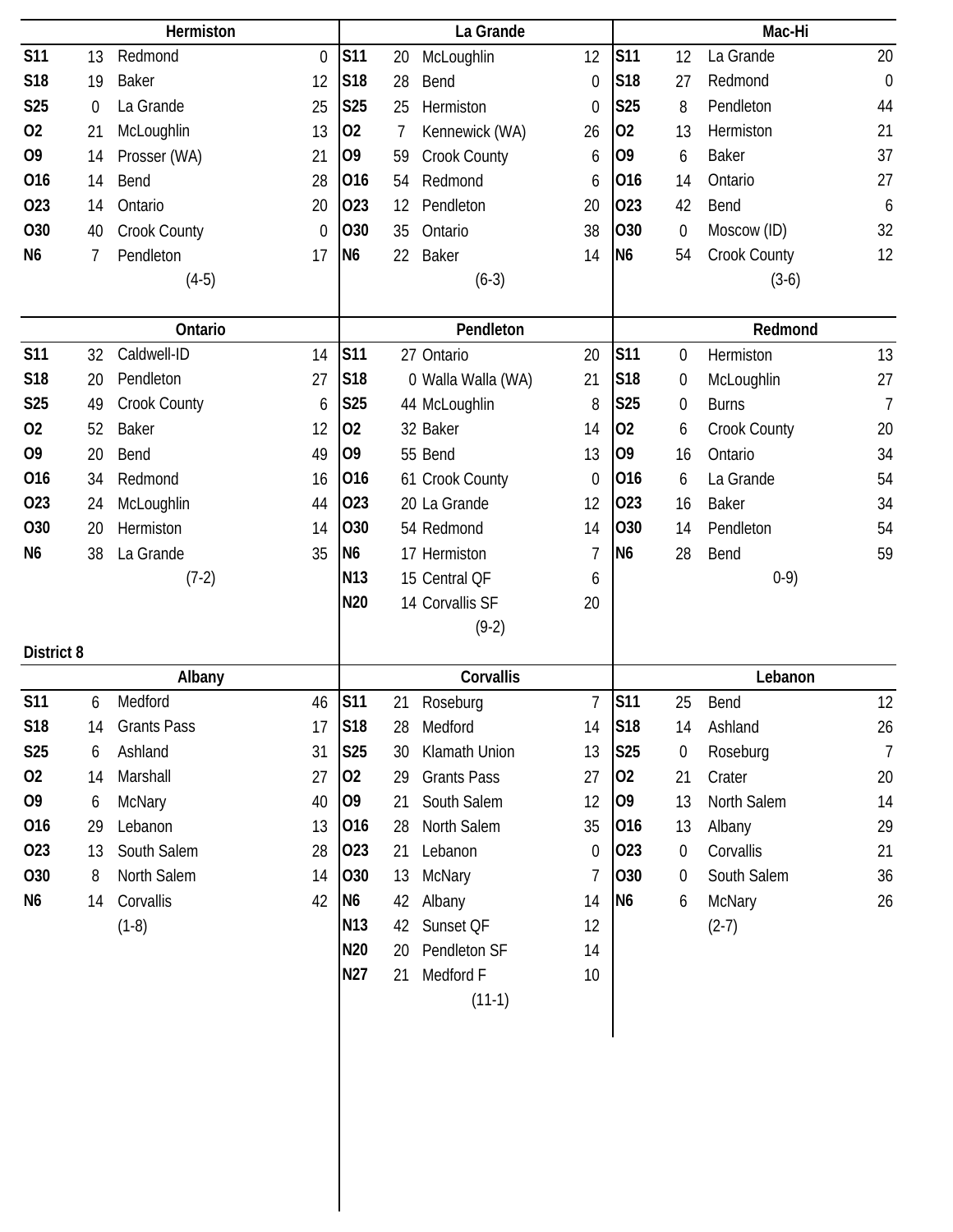|                 |     | <b>McNary</b>        |    |                |    | <b>North Salem</b> |    |                 |    | South Salem        |                |
|-----------------|-----|----------------------|----|----------------|----|--------------------|----|-----------------|----|--------------------|----------------|
| <b>S11</b>      | 0   | <b>Klamath Union</b> | 27 | S11            | 14 | South Salem        | 20 | S11             | 20 | North Salem        | 14             |
| <b>S18</b>      | 14  | Roseburg             | 12 | <b>S18</b>     | 26 | Klamath Union      | 27 | <b>S18</b>      | 14 | Hudson's Bay (WA)  | $\mathbf 0$    |
| S <sub>25</sub> | 39. | Crater               |    | <b>S25</b>     | 14 | Medford            | 26 | <b>S25</b>      | 20 | <b>Grants Pass</b> | $\mathbf 0$    |
| 02              | 20  | Wilson               | 0  | $ 02\rangle$   | 27 | Roseburg           | 14 | <b>O2</b>       | 6  | Medford            | 9              |
| O <sub>9</sub>  | 40  | Albany               | 6  | 109            | 14 | Lebanon            | 13 | 109             | 12 | Corvallis          | 21             |
| 016             |     | South Salem          | 22 | 016            | 35 | Corvallis          | 28 | 016             | 22 | <b>McNary</b>      | 7              |
| 023             | 12  | North Salem          |    | $ 023\rangle$  |    | McNary             | 12 | 023             | 28 | Albany             | 13             |
| O <sub>30</sub> |     | Corvallis            | 13 | <b>O30</b>     | 14 | Albany             | 8  | 030             | 36 | Lebanon            | $\overline{0}$ |
| N <sub>6</sub>  | 26  | Lebanon              | 6  | N <sub>6</sub> | 6  | South Salem        | 44 | IN <sub>6</sub> | 44 | <b>North Salem</b> | 6              |
|                 |     | $(6-3)$              |    |                |    | $(4-5)$            |    |                 |    | $(7-2)$            |                |

## **1970 Class AA Football Schedules and Scores**

| <b>District 1</b> |                  | Cowapa League      |                |                |                |                   |    |                |                  |                           |                  |
|-------------------|------------------|--------------------|----------------|----------------|----------------|-------------------|----|----------------|------------------|---------------------------|------------------|
|                   |                  | Clatskanie         |                |                |                |                   |    |                |                  | Neah-Kah-Nie              |                  |
| <b>S11</b>        | 28               | ay Banks           | 32             |                |                |                   |    | <b>S11</b>     | 26               | Nestucca                  | $\mathbf 0$      |
| S18               | 23               | at Yamhill-Carlton | 14             |                |                |                   |    | <b>S18</b>     | $\boldsymbol{0}$ | at Sheridan               | 12               |
| S25               | 25               | Scappoose          | 18             |                |                |                   |    | <b>S25</b>     | 14               | Seaside                   | 41               |
| 02                | 28               | Neah=Kah-Nie       | 16             |                |                |                   |    | 02             | 16               | at Clatskanie             | 28               |
| O <sub>9</sub>    | 13               | at Seaside         | 9              |                |                |                   |    | 09             | 6                | Scappoose                 | 22               |
| 016               | 15               | Rainier            | 39             |                |                |                   |    | 016            | 24               | Vernonia                  | 6                |
| 023               | 42               | at Warrenton       | 6              |                |                |                   |    | 023            |                  |                           |                  |
| 030               | 40               | Vernonia           |                |                |                |                   |    | <b>O30</b>     | 6                | Rainier                   | 14               |
| N <sub>6</sub>    |                  |                    |                |                |                |                   |    | N <sub>6</sub> | 28               | at Warrenton              | 6                |
|                   |                  | Rainier            |                |                |                | Scappoose         |    |                |                  | Seaside                   |                  |
| <b>S11</b>        | $\boldsymbol{0}$ | at Washougal (WA)  | 20             | <b>S11</b>     | 0              | Yamhill-Carlton   | 16 | <b>S11</b>     | 7                | at Central Linn           | 12               |
| <b>S18</b>        | 20               | Castle Rock (WA)   | 20             | S18            | 14             | at Sherwood       | 6  | 25             | 12               | Stevenson (WA)            | $\mathbf 0$      |
| <b>S25</b>        | 60               | Warrenton          | $\mathbf 0$    | <b>S25</b>     | 18             | at Clatskanie     | 25 | <b>S25</b>     | 41               | at Neah-Kah-Nie           | 14               |
| 02                | 48               | Vernonia           | 7              | 02             | 0              | Seaside           | 44 | 02             | 44               | at Scappoose              | $\mathbf 0$      |
| O <sub>9</sub>    | 50               | Gervais            | $\mathbf 0$    | O <sub>9</sub> | 22             | Neah-Kah-Nie      | 6  | O <sub>9</sub> | 9                | Clatskanie                | 13               |
| 016               | 39               | at Clatskanie      | 15             | 016            |                |                   |    | 016            | 47               | Warrenton                 | $\boldsymbol{0}$ |
| 023               | 6                | Scappoose          | 0              | 023            | $\overline{0}$ | Rainier           | 6  | 023            | 22               | at Vernonia               | $\boldsymbol{0}$ |
| 030               | 14               | Neah-Kah-Nie       | 6              | 030            | 32             | Warrenton (10/30) | 0  | 030            | 41               | Cascade                   | 18               |
| N <sub>6</sub>    | 27               | Seaside            | 21             | N <sub>6</sub> | 22             | at Vernonia       | 8  | N <sub>6</sub> | 21               | at Rainier                | 27               |
| N <sub>13</sub>   | $\mathbf 0$      | Wikllamina         | $\overline{1}$ |                |                | $(4-4)$           |    |                |                  | $(6-3)$                   |                  |
|                   |                  | $(7-2-1)$          |                |                |                |                   |    |                |                  |                           |                  |
|                   |                  | Vernonia           |                |                |                |                   |    |                |                  | Warrenton                 |                  |
| <b>S11</b>        | $\mathbf 0$      | Willamina          | 23             |                |                |                   |    | <b>S11</b>     | 0                | Knappa                    | 12               |
| S18               | 6                | at Knappa          | 12             |                |                |                   |    | <b>S18</b>     | 8                | <b>Tillamook Catholic</b> | $\mathbf 0$      |
| <b>S25</b>        |                  |                    |                |                |                |                   |    | <b>S25</b>     | $\boldsymbol{0}$ | at Rainier                | 60               |
| 02                |                  | at Rainier         | 48             |                |                |                   |    | 02             |                  |                           |                  |
| O <sub>9</sub>    | 19               | Warrenton          | $\overline{0}$ |                |                |                   |    | O <sub>9</sub> | $\mathbf 0$      | Vernonia                  | 19               |
| 016               | 6                | at Neah-Kah-Nie    | 24             |                |                |                   |    | 016            | $\mathbf 0$      | at Seaside                | 47               |
| 023               | $\overline{0}$   | Seaside            | 22             |                |                |                   |    | 023            | 6                | Clatskanie                | 42               |
| 030               | 6                | Clatskanie         | 40             |                |                |                   |    | 030            | 0                | Scappoose                 | 32               |
| N6                | 8                | Scappoose          | 22             |                |                |                   |    | N <sub>6</sub> | 6                | Neah-Kah-Nie              | 28               |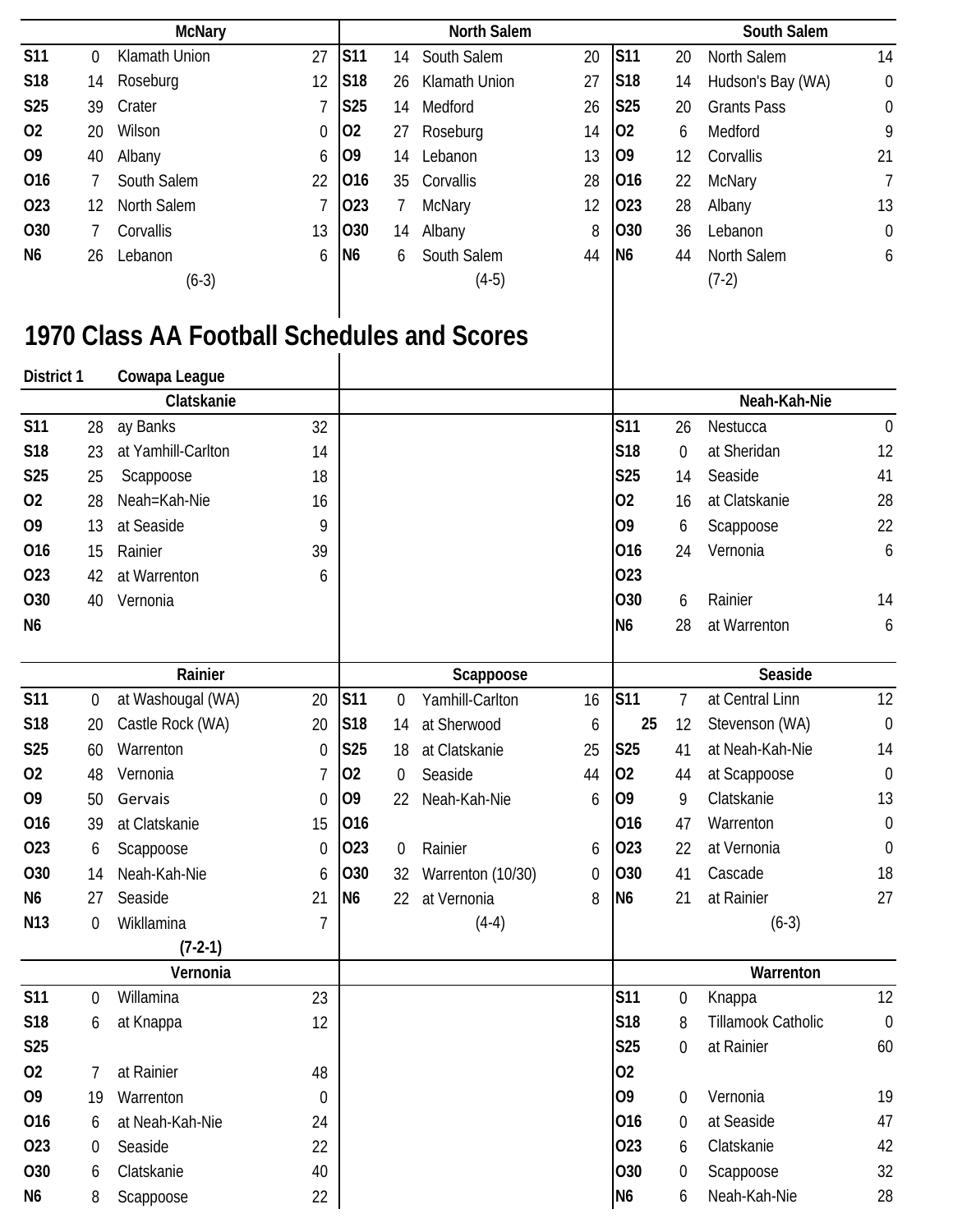| District 2      |                  | Yamawa League       |                |                 |    |                      |                  |                |                  |                  |                  |
|-----------------|------------------|---------------------|----------------|-----------------|----|----------------------|------------------|----------------|------------------|------------------|------------------|
|                 |                  | Amity               |                |                 |    | <b>Banks</b>         |                  |                |                  | Dayton           |                  |
| <b>S11</b>      | 22               | at Gervais          | $\theta$       | <b>S11</b>      | 32 | Clatskanie           | 28               | <b>S11</b>     | 26               | at Salem Academy | 8                |
| S18             | 30               | Scio                | 31             | S18             | 40 | Riddle               | $\mathbf 0$      | <b>S18</b>     | 18               | Jefferson        | $\mathbf 0$      |
| S <sub>25</sub> | 6                | Dayton              | 26             | <b>S25</b>      | 33 | Yamhill-Carlton      | 0                | <b>S25</b>     | 26               | at Amity         | 6                |
| 02              | 16               | at Willamina        | 40             | 02              | 43 | at Nestucca          | 8                | 02             | 26               | Sheridan         | 13               |
| O <sub>9</sub>  | $\overline{2}$   | at Banks            | 40             | O <sub>9</sub>  | 40 | Amity                | 2                | 09             | 39               | Nestucvca        | 20               |
| 016             | 6                | Sheridan            | 28             | 016             | 43 | at Sherwood          | 16               | 016            | $\mathbf 0$      | at Willamina     | 31               |
| 023             | 14               | Yamhill-Carlton     | 22             | 023             | 8  | Willamina            | 9                | 023            | 33               | Sherwood         | 6                |
| O30             | 14               | at Nestucca         | 12             | O30             | 23 | Sheridan             | 6                | O30            | 19               | at Yamhill       | $\mathbf 0$      |
| N <sub>6</sub>  | $\boldsymbol{0}$ | Sherwood            | 6              | N <sub>6</sub>  | 44 | at Dayton<br>$(8-1)$ | 24               | N <sub>6</sub> | 24               | <b>Banks</b>     | 44               |
|                 |                  |                     |                |                 |    |                      |                  |                |                  |                  |                  |
|                 |                  | Nestucca            |                |                 |    |                      |                  |                |                  | Sheridan         |                  |
| <b>S11</b>      | $\boldsymbol{0}$ | at Neah-Kah-Nie     | 26             |                 |    |                      |                  | <b>S11</b>     | $\boldsymbol{0}$ | at Toledo        | 8                |
| S18             | $\mathbf 0$      | Stayton             | 35             |                 |    |                      |                  | <b>S18</b>     | 12               | Neah-Kah-Nie     | $\mathbf 0$      |
| <b>S25</b>      | 23               | at Sherwood         | 16             |                 |    |                      |                  | <b>S25</b>     | 12               | Willamina        | 22               |
| 02              | 8                | <b>Banks</b>        | 43             |                 |    |                      |                  | 02             | 13               | at Dayton        | 26               |
| O <sub>9</sub>  | 20               | at Dayton           | 39             |                 |    |                      |                  | 09             | 34               | Sherwood         | 6                |
| 016             | 29               | Yamhill-Carlton     | 20             |                 |    |                      |                  | 016            | 28               | at Amity         | 6                |
| 023             | 12               | at Sheridan         | 20             |                 |    |                      |                  | 023            | 20               | Nestucca         | 12               |
| O30             | 12               | Amity               | 14             |                 |    |                      |                  | O30            | 6                | at Banks         | 23               |
| N <sub>6</sub>  | 6                | at Willamina        | 34             |                 |    |                      |                  | N <sub>6</sub> | 0                | Yamhill-Carlton  | 35               |
|                 |                  | Sherwood            |                |                 |    | Willamina            |                  |                |                  | Yamhill-Carlton  |                  |
| <b>S11</b>      | 8                | at Woodburn         | 34             | <b>S11</b>      | 23 | at Vernonia          | $\mathbf 0$      | <b>S11</b>     | 16               | at Scappoose     | $\mathbf 0$      |
| S18             | 6                | Scappoose           | 14             | S19             | 34 | Taft                 | 0                | <b>S18</b>     | 14               | Clatskanie       | 23               |
| <b>S25</b>      | 16               | Nestucca            | 23             | <b>S25</b>      | 34 | at Sheridan          | 12               | <b>S25</b>     | 0                | at Banks         | 33               |
| 02              | 6                | at Yamhill-Carlton  | 33             | 02              | 40 | Amity                | 16               | 02             | 33               | Sherwood         | $\boldsymbol{6}$ |
| O <sub>9</sub>  | 6                | at Sheridan         | 34             | 09              | 28 | at Yamhill-Carlton   | 0                | O <sub>9</sub> | $\mathbf 0$      | Willamina        | 28               |
| 016             | 16               | <b>Banks</b>        | 43             | 016             | 31 | Dayton               | 0                | 016            | 20               | at Nestucca      | 29               |
| 023             | 6                | at Dayton           | 33             | 023             | 9  | at Banks             | 8                | 023            | 22               | at Amity         | 14               |
| O30             | 14               | Willamina           | 41             | 030             | 41 | at Sherwood          | 14               | 030            | $\boldsymbol{0}$ | Dayton           | 19               |
| N <sub>6</sub>  | 6                | at Amity            | $\overline{0}$ | N <sub>6</sub>  | 34 | Nestucca             | 6                | N <sub>6</sub> | 35               | at Sheridan      | $\mathbf 0$      |
|                 |                  |                     |                | N <sub>13</sub> | 7  | Rainier QF           | $\boldsymbol{0}$ |                |                  |                  |                  |
|                 |                  |                     |                | N20             | 33 | Coquille SF          | 28               |                |                  |                  |                  |
| District 3      |                  | <b>Coast League</b> |                |                 |    |                      |                  |                |                  |                  |                  |
|                 |                  |                     |                |                 |    |                      |                  |                |                  |                  |                  |
|                 |                  |                     |                |                 |    |                      |                  |                |                  |                  |                  |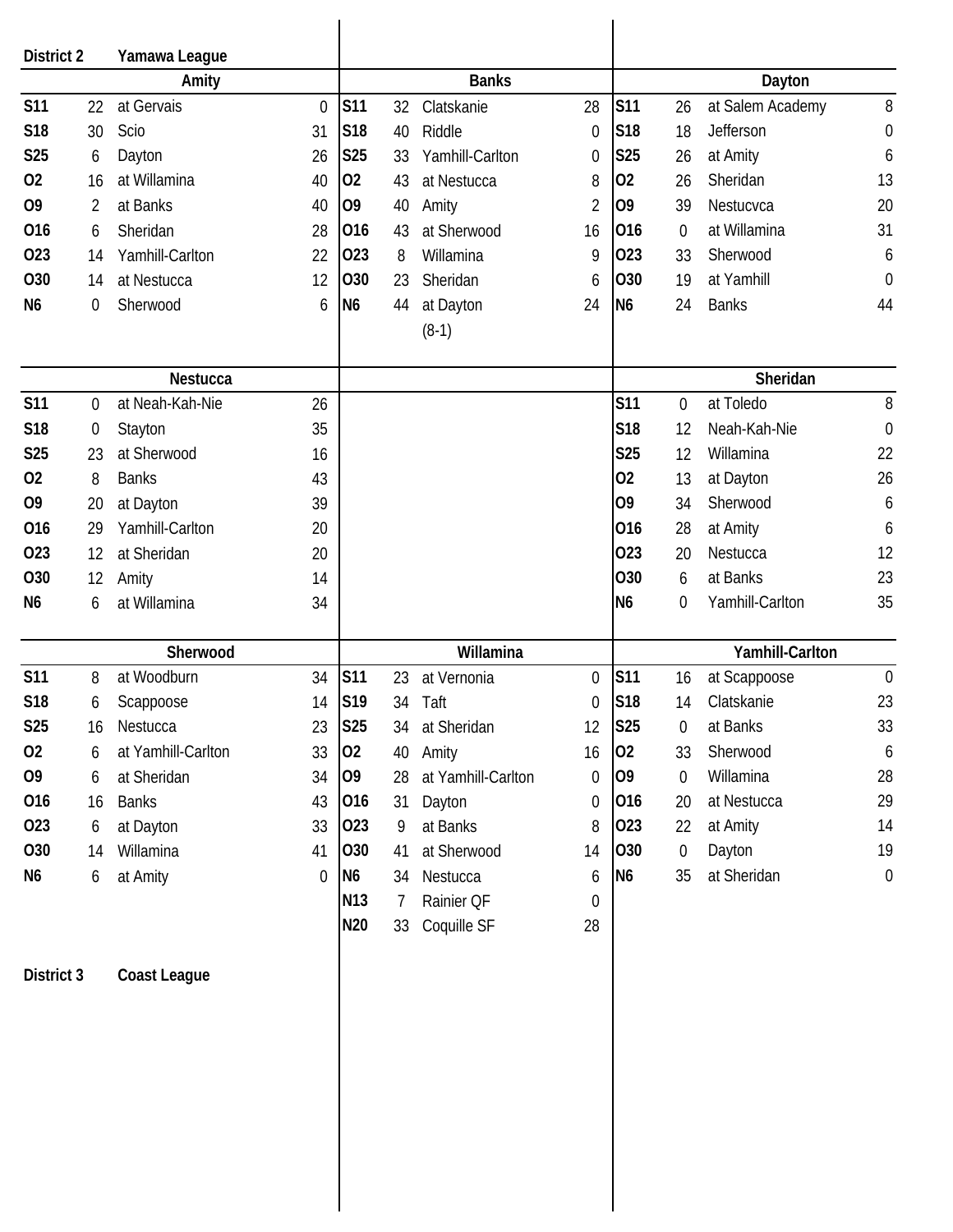|                 |                  | Newport                 |                  |                |                  | Reedsport               |                  |                 |    | <b>Siuslaw</b>   |                  |
|-----------------|------------------|-------------------------|------------------|----------------|------------------|-------------------------|------------------|-----------------|----|------------------|------------------|
| <b>S12</b>      | 34               | Philomath at Toledo     | $\mathbf 0$      | <b>S11</b>     | 12               | at Bandon               | 8                | <b>S11</b>      | 20 | at Myrtle Point  | 50               |
| S18             | 7                | Junction City at Toledo | 31               | S18            | 0                | at Myrtle Point         | 14               | <b>S18</b>      | 36 | Pacific          | 20               |
| <b>S25</b>      | $\mathbf 0$      | Myrtle Point at Toledo  | 28               | <b>S25</b>     | 8                | Coquille                | 27               | <b>S25</b>      | 24 | at Gold Beach    | 6                |
| 02              | 20               | at Coquille             | 21               | 02             | 25               | at Gold Beach           | 0                | 02              | 28 | at Bandon        | 12               |
| O <sub>9</sub>  | 8                | at Reedsport            | 28               | O <sub>9</sub> | 28               | Newport                 | 8                | O <sub>9</sub>  | 46 | at Taft          | 12               |
| 016             | 18               | at Siuslaw              | 8                | 016            | 50               | South Umpqua            | 6                | 016             | 8  | Newport          | 18               |
| 023             | 16               | Toledo                  | $\boldsymbol{0}$ | 023            | 12               | Siuslaw                 | 20               | 023             | 24 | at Reedsport     | 12               |
| O30             | 18               | Taft                    | 8                | 030            | 6                | Toledo                  | 14               | 030             | 48 | Sutherlin        | 8                |
| N7              | $\boldsymbol{0}$ | Woodway (WA)            | 12               | N <sub>6</sub> | 30               | Taft                    | $\boldsymbol{0}$ | N <sub>6</sub>  | 36 | Toledo           | 22               |
| N <sub>14</sub> | 0                | Coquille OF             | 27               |                |                  | $(5-4)$                 |                  |                 |    | $(7-2)$          |                  |
|                 |                  | $(4-6)$                 |                  |                |                  |                         |                  |                 |    |                  |                  |
|                 |                  |                         |                  |                |                  |                         |                  |                 |    |                  |                  |
|                 |                  | Taft                    |                  |                |                  |                         |                  |                 |    | <b>Toledo</b>    |                  |
| <b>S11</b>      | 14               | Pleasant Hill           | 38               |                |                  |                         |                  | S11             | 8  | Sheridan         | $\boldsymbol{0}$ |
| S19             | $\mathbf 0$      | at Willamina            | 34               |                |                  |                         |                  | S18             | 26 | at Pleasant Hill | $\pmb{0}$        |
| <b>S25</b>      | 37               | McLaren                 | 6                |                |                  |                         |                  | S25             | 6  | Newport          | 26               |
| 02              | $\boldsymbol{0}$ | at Stayton              | 34               |                |                  |                         |                  | 02              | 6  | at Myrtle Point  | 26               |
| O <sub>9</sub>  | 12               | Siuslaw                 | 46               |                |                  |                         |                  | 09              |    | 40 Douglas       | 8                |
| 016             | 18               | at Toledo               | 40               |                |                  |                         |                  | 016             | 40 | Taft             | 18               |
| 023             | 0                | Gladstone               | 34               |                |                  |                         |                  | 023             | 0  | at Newport       | 16               |
| 030             | 8                | Newport                 | 18               |                |                  |                         |                  | O30             | 14 | Reedsport        | 6                |
| N <sub>6</sub>  | $\boldsymbol{0}$ | at Reedsport            | 30               |                |                  |                         |                  | N <sub>6</sub>  | 22 | at Siuslaw       | 36               |
|                 |                  |                         |                  |                |                  |                         |                  |                 |    | $(5-3)$          |                  |
| District 4      |                  | <b>Sunset Six</b>       |                  |                |                  |                         |                  |                 |    |                  |                  |
|                 |                  | <b>Bandon</b>           |                  |                |                  | <b>Brookings-Harbor</b> |                  |                 |    | Coquille         |                  |
| <b>S11</b>      | 8                | Reedsport               | 12               | <b>S11</b>     | 6                | Phoenix                 | 19               | <b>S11</b>      | 47 | Douglas          | $\mathbf 0$      |
| S18             | 36               | at Marist               | 34               | <b>S18</b>     | 22               | Medford Mid-High        | 0                | S18             | 21 | South Umpqua     | 6                |
| S26             | 6                | Phoenix                 | 34               | <b>S25</b>     | 7                | at St. Mary's           | 41               | <b>S25</b>      | 27 | at Reedsport     | 8                |
| 02              | 12               | Siuslaw                 | 28               | 02             | 42               | Glendale                | $\mathbf 0$      | 02              | 21 | Newport          | 20               |
| 09              | 28               | at Pacific              | 6                | 09             | 26               | at Gold Beach           | 6                | O <sub>9</sub>  | 13 | Myrtle Point     | 6                |
| 016             | 26               | Gold Beach              | 13               | 016            | 21               | Myrtle Point            | 8                | 016             | 85 | at Pacific       | $\boldsymbol{0}$ |
| 023             | 20               | at Myrtle Point         | 14               | 023            | $\boldsymbol{0}$ | at Coquille             | 34               | 023             | 34 | Brookings-Harbor | $\boldsymbol{0}$ |
| O30             | 20               | Brookings-Harbor        | 32               | 030            | 32               | Bandon                  | 20               | 030             | 40 | Gold Beach       | 7                |
| N <sub>6</sub>  | 0                | Coquille                | 19               | N <sub>6</sub> | 30               | Pacific                 | 6                | N <sub>6</sub>  | 19 | at Bandon        | $\boldsymbol{0}$ |
|                 |                  | $(4-5)$                 |                  |                |                  | $(6-3)$                 |                  | N <sub>13</sub> | 27 | Newport QF       | $\boldsymbol{0}$ |
|                 |                  |                         |                  |                |                  |                         |                  | N21             | 33 | Willamina SF     | 26               |
|                 |                  |                         |                  |                |                  |                         |                  | N27             | 10 | Junction City F  | $\overline{7}$   |
|                 |                  |                         |                  |                |                  |                         |                  |                 |    | $(12-0-0)$       |                  |
|                 |                  |                         |                  |                |                  |                         |                  |                 |    |                  |                  |
|                 |                  |                         |                  |                |                  |                         |                  |                 |    |                  |                  |
|                 |                  |                         |                  |                |                  |                         |                  |                 |    |                  |                  |
|                 |                  |                         |                  |                |                  |                         |                  |                 |    |                  |                  |
|                 |                  |                         |                  |                |                  |                         |                  |                 |    |                  |                  |
|                 |                  |                         |                  |                |                  |                         |                  |                 |    |                  |                  |
|                 |                  |                         |                  |                |                  |                         |                  |                 |    |                  |                  |
|                 |                  |                         |                  |                |                  |                         |                  |                 |    |                  |                  |
|                 |                  |                         |                  |                |                  |                         |                  |                 |    |                  |                  |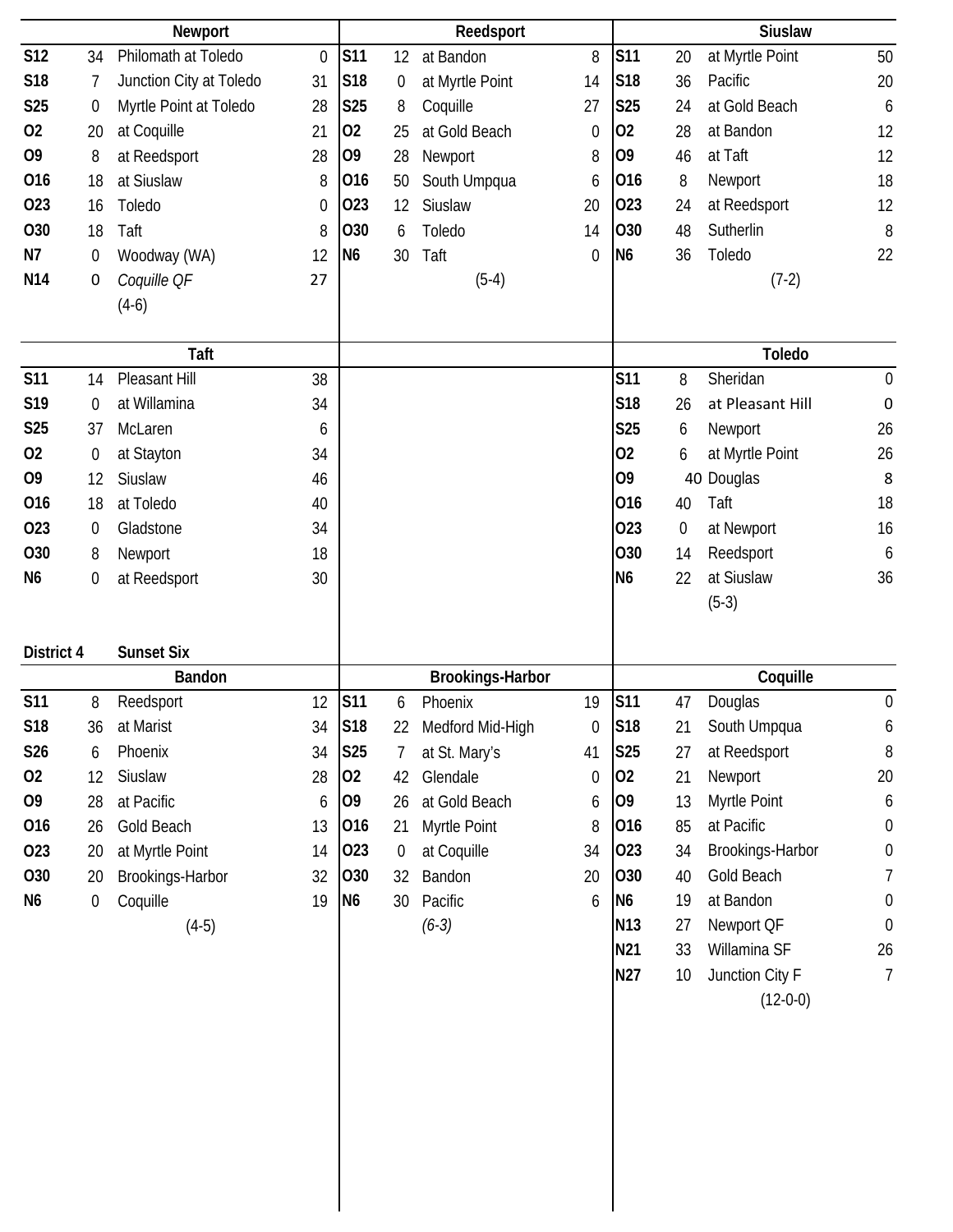| <b>Gold Beach</b> |                  |                       |                  | <b>Myrtle Point</b> |    |                     |                  | Pacific         |                  |                        |       |
|-------------------|------------------|-----------------------|------------------|---------------------|----|---------------------|------------------|-----------------|------------------|------------------------|-------|
| <b>S11</b>        | 6                | at Eagle Point        | 22               | <b>S11</b>          | 50 | at Siuslaw          | 20               | <b>S11</b>      | 14               | at Glide               | 21    |
| S18               | 20               | at Douglas            | 14               | S18                 | 14 | Reedsport           | $\boldsymbol{0}$ | <b>S18</b>      | 20               | Siuslaw                | 36    |
| <b>S25</b>        | 6                | Siuslaw               | 24               | <b>S25</b>          | 28 | Newport             | 0                | <b>S25</b>      | 14               | <b>Illionis Valley</b> | 20    |
| 02                | $\boldsymbol{0}$ | Reedsport             | 25               | 02                  | 26 | Toledo              | 6                | 02              | $\boldsymbol{0}$ | St. Mary's             | 42    |
| O <sub>9</sub>    | 6                | Brookings-Harbor      | 26               | O <sub>9</sub>      | 6  | at Coquille         | 13               | 09              | 6                | Bandon                 | 28    |
| 016               | 13               | at Bandon             | 26               | 016                 | 8  | at Brookings-Harbor | 21               | 016             | $\boldsymbol{0}$ | Coquille               | 85    |
| 023               | 37               | Pacific               | 20               | 023                 | 14 | Bandon              | 20               | 023             | 20               | at Gold Beach          | 37    |
| O30               | 7                | Coquille              | 40               | 030                 | 33 | Pacific             | $\boldsymbol{0}$ | 030             | $\boldsymbol{0}$ | Myrtle Point           | 33    |
| N <sub>6</sub>    | 6                | at Myrtle Point       | 30               | N <sub>6</sub>      | 30 | Gold Beach          | 6                | N <sub>6</sub>  | 6                | at Brookings-Harbor    | 30    |
|                   |                  | $(2-7)$               |                  |                     |    | $(6-3)$             |                  |                 |                  |                        |       |
|                   |                  |                       |                  |                     |    |                     |                  |                 |                  |                        |       |
| District 5        |                  | <b>Emerald League</b> |                  |                     |    |                     |                  |                 |                  |                        |       |
|                   |                  | <b>Central Linn</b>   |                  |                     |    | Creswell            |                  |                 |                  | Elmira                 |       |
| <b>S11</b>        | 12               | Seaside               | 7                | <b>S11</b>          | 6  | at Cascade          | $\boldsymbol{0}$ | <b>S11</b>      | 6                | at Sutherlin           | 28    |
| S <sub>18</sub>   | 6                | Gladstone             |                  | S18                 | 36 | Glide               | 28               | S <sub>18</sub> |                  |                        |       |
| <b>S25</b>        | 48               | at Oakridge           | $\boldsymbol{0}$ | <b>S25</b>          | 6  | Elmira              | $\boldsymbol{0}$ | <b>S25</b>      | $\mathbf 0$      | Creswell               | 6     |
| 01                | 37               | Philomath             | 8                | 01                  | 14 | Pakridge            | 6                | 01              | 12               | Pleasant Hill          | 29    |
| O <sub>8</sub>    | 14               | Junction City         | 20               | O <sub>8</sub>      | 20 | Pleasant Hill       | 33               | O <sub>8</sub>  | 15               | Marist                 | 6     |
| 016               | 60               | Elmira                | 6                | 016                 | 40 | at Philomath        | $\boldsymbol{0}$ | 016             | 6                | at Central Linn        | 60    |
| 023               | 30               | at Pleasant Hill      | 6                | 023                 | 8  | Marist              | 32               | 023             | $\boldsymbol{0}$ | Oakridge               | 14    |
| O <sub>30</sub>   | 40               | Marist                | $\boldsymbol{0}$ | 030                 | 14 | Junction City       | 58               | O30             | 12               | Philomath              | 37    |
| N <sub>6</sub>    | 28               | at Creswell           | 24               | N <sub>6</sub>      | 24 | <b>Central Linn</b> | 28               | N <sub>6</sub>  | 7                | Junction City          | 40    |
|                   |                  |                       |                  |                     |    |                     |                  |                 |                  |                        |       |
|                   |                  | <b>Junction City</b>  |                  |                     |    |                     |                  |                 |                  | <b>Marist</b>          |       |
| <b>S11</b>        | 34               | at Madras             | 0                |                     |    |                     |                  | <b>S11</b>      | 6                | Gladstone              | 21    |
| S18               | 31               | Newport at Toledo     | 7                |                     |    |                     |                  | <b>S18</b>      | 34               | Bandon                 | 36    |
| S <sub>25</sub>   | 42               | Pleasant Hill         | 8                |                     |    |                     |                  | S25             | 6                | at Philomath           | 12    |
| 01                | 38               | Marist                | 0                |                     |    |                     |                  | 01              | $\boldsymbol{0}$ | Junction City          | 38    |
| O <sub>8</sub>    | 20               | Central Linn          | 14               |                     |    |                     |                  | O8              | 6                | Elmira                 | 15    |
| 016               | 55               | at Oakridge           | 6                |                     |    |                     |                  | 016             | 6                | Pleasant Hill          | $8\,$ |
| 023               | 47               | Philomath             | 0                |                     |    |                     |                  | 023             | 32               | at Creswell            | 8     |
| 030               | 58               | Creswell              | 14               |                     |    |                     |                  | 030             | $\boldsymbol{0}$ | Central Linn           | 40    |
| N <sub>6</sub>    | 43               | at Elmira             | 7                |                     |    |                     |                  | N <sub>6</sub>  | 28               | Oakridge               | 8     |
| N14               | 6                | Lakeview QF           | 0                |                     |    |                     |                  |                 |                  |                        |       |
| N <sub>21</sub>   | 28               | <b>Grant Union SF</b> | 6                |                     |    |                     |                  |                 |                  |                        |       |
| N 27              | 7                | Coquille F            | 10               |                     |    |                     |                  |                 |                  |                        |       |
|                   |                  | $(11-1)$              |                  |                     |    |                     |                  |                 |                  |                        |       |
|                   |                  |                       |                  |                     |    |                     |                  |                 |                  |                        |       |
|                   |                  |                       |                  |                     |    |                     |                  |                 |                  |                        |       |
|                   |                  |                       |                  |                     |    |                     |                  |                 |                  |                        |       |
|                   |                  |                       |                  |                     |    |                     |                  |                 |                  |                        |       |
|                   |                  |                       |                  |                     |    |                     |                  |                 |                  |                        |       |
|                   |                  |                       |                  |                     |    |                     |                  |                 |                  |                        |       |
|                   |                  |                       |                  |                     |    |                     |                  |                 |                  |                        |       |
|                   |                  |                       |                  |                     |    |                     |                  |                 |                  |                        |       |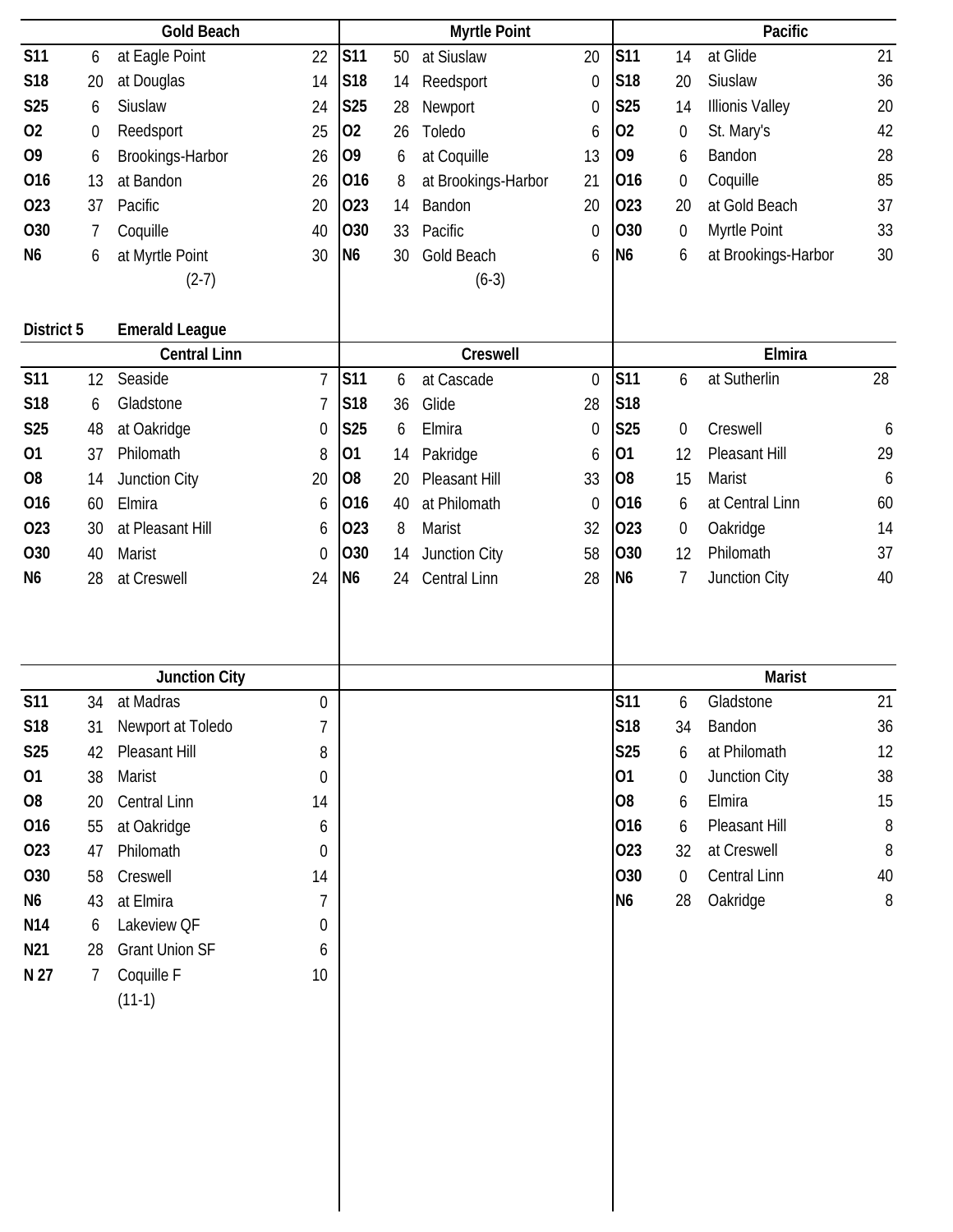|                 | Oakridge         |                     |             | Philomath       |                  |                  |    | <b>Pleasant Hill</b> |                  |                     |                  |
|-----------------|------------------|---------------------|-------------|-----------------|------------------|------------------|----|----------------------|------------------|---------------------|------------------|
| <b>S11</b>      | 6                | at Riddle           | 34          | <b>S11</b>      | $\boldsymbol{0}$ | at Newport       | 34 | <b>S11</b>           | 38               | at Taft             | 14               |
| S18             | 7                | Sutherlin           | 20          | S <sub>18</sub> | 8                | Woodburn         | 25 | S <sub>18</sub>      | $\boldsymbol{0}$ | Toledo              | 26               |
| <b>S25</b>      | $\mathbf 0$      | Central Linn        | 18          | <b>S25</b>      | 12               | <b>Marist</b>    | 6  | <b>S25</b>           | 8                | at Junction City    | 42               |
| 01              | 6                | Creswell            | 14          | 01              | 8                | Central Linn     | 37 | 01                   | 29               | Elmira              | 12               |
| O <sub>8</sub>  | 7                | Philoamth           | 6           | O <sub>8</sub>  | 6                | Oakridge         | 7  | O <sub>8</sub>       | 33               | Creswell            | 20               |
| 016             | 6                | Junction City       | 55          | 016             | 0                | Creswell         | 40 | 016                  | 8                | at Marist           | 6                |
| 023             | 14               | at Elmira           | 0           | 023             | 0                | at Junction City | 47 | 023                  | 6                | <b>Central Linn</b> | 30               |
| <b>O30</b>      | 21               | Pleasant Hill       | 14          | 030             | 37               | Elmira           | 12 | 030                  | 14               | Oakridge            | 21               |
| N <sub>6</sub>  | 8                | at Marist           | 28          | N <sub>6</sub>  | 0                | Pleasant Hill    | 25 | N <sub>6</sub>       | 25               | at Philomath        | $\mathbf 0$      |
|                 |                  |                     |             |                 |                  |                  |    |                      |                  | $(5-4)$             |                  |
|                 |                  |                     |             |                 |                  |                  |    |                      |                  |                     |                  |
| District 6      |                  | Umpaua-Rogue League |             |                 |                  |                  |    |                      |                  |                     |                  |
|                 |                  | Douglas             |             |                 |                  |                  |    |                      |                  | Eagle Point         |                  |
| <b>S11</b>      | 0                | at Coquille         | 47          |                 |                  |                  |    | S11                  | 22               | <b>Gold Beach</b>   | 6                |
| <b>S18</b>      | 14               | Gold Beach          | 20          |                 |                  |                  |    | S18                  | 6                | at Crater           | 24               |
| <b>S25</b>      | 20               | at Lakeview         | 26          |                 |                  |                  |    | S25                  | 45               | Henley              | $\mathbf 0$      |
| 02              | 12               | Phoenix             | 29          |                 |                  |                  |    | 02                   | 43               | Sutherlin           | 20               |
| O <sub>9</sub>  | 8                | AT Toledo           | 40          |                 |                  |                  |    | 09                   | $\mathbf 0$      | at Lakeview         | 25               |
| 016             | 30               | Henley              | 28          |                 |                  |                  |    | 016                  | 8                | Phoenix             | 15               |
| 023             | 12               | at South Umpqua     | $\mathbf 0$ |                 |                  |                  |    | 023                  | 14               | Crook County        | 6                |
| O30             | 12               | Eagle Point         | 22          |                 |                  |                  |    | O30                  | 22               | Douglas             | 12               |
| N <sub>6</sub>  | 12               | at Sutherlin        | 20          |                 |                  |                  |    | N <sub>6</sub>       | 6                | at South Umpqua     | $\mathbf 0$      |
|                 |                  | $(2-7)$             |             |                 |                  |                  |    |                      |                  | $(6-3)$             |                  |
|                 |                  |                     |             |                 |                  |                  |    |                      |                  |                     |                  |
|                 |                  | Henley              |             |                 |                  | Lakeview         |    |                      |                  | Phoenix             |                  |
| <b>S11</b>      |                  | <b>Burns</b>        |             | S11             |                  | Modoc (CA)       |    | S11                  | 14               | at Brookings        | 6                |
| S <sub>18</sub> | $\boldsymbol{0}$ | at Modoc (CA)       | 30          | S <sub>18</sub> | 21               | at Burns         | 0  | S18                  | 7                | Weed (CA)           | 9                |
| <b>S25</b>      | 0                | at Eagle Point      | 45          | <b>S25</b>      | 26               | Douglas          | 20 | S26                  | 34               | at Bandon           | 6                |
| 02              | 8                | at Madras           | 14          | 02              | 14               | at South Umpqua  | 12 | 02                   | 29               | at Douglas          | 12               |
| O <sub>9</sub>  | 13               | Sutherlin           | 34          | 09              | 25               | Eagle Point      | 0  | O <sub>9</sub>       | 25               | South Umpqua        | $\boldsymbol{0}$ |
| 016             | 28               | at Douglas          | 30          | 016             | 25               | at Sutherlin     | 0  | 016                  | 15               | at Eagle Point      | 8                |
| 023             | $\mathbf 0$      | at Lakeview         | 20          | 023             | 20               | Henley           | 0  | 023                  | 19               | Sutherlin           | 14               |
| O30             | 6                | South Umpqua        | 14          | 030             | 16               | Phoenix          | 13 | 030                  | 13               | Lakeview            | 16               |
| N <sub>6</sub>  | 14               | Phoenix             | 26          | N <sub>6</sub>  |                  |                  |    | N <sub>6</sub>       | 25               | at Henley           | 14               |
|                 |                  |                     |             | N14             | 0                | Junction City QF | 6  |                      |                  |                     |                  |
|                 |                  | South Umpqua        |             |                 |                  |                  |    |                      |                  | Sutherlin           |                  |
| <b>S11</b>      | $\boldsymbol{0}$ | St. Mary's          | 19          |                 |                  |                  |    | S11                  | 28               | Elmira              | 12               |
| S18             | 6                | at Coquille         | 21          |                 |                  |                  |    | <b>S18</b>           | 20               | at Oakridge         | $\overline{1}$   |
| <b>S25</b>      | 14               | at Sutherlin        | 32          |                 |                  |                  |    | <b>S25</b>           | 32               | South Umpqua        | 14               |
| 02              | 12               | Lakeview            | 14          |                 |                  |                  |    | 02                   | 20               | at Eagle Point      | 43               |
| O <sub>9</sub>  | $\boldsymbol{0}$ | at Phoenix          | 25          |                 |                  |                  |    | 09                   | 34               | at Henley           | 13               |
| 016             | 6                | at Reedsport        | 50          |                 |                  |                  |    | 016                  | $\boldsymbol{0}$ | Lakeview            | 25               |
| 023             | $\mathbf 0$      | Douglas             | 12          |                 |                  |                  |    | 023                  | 14               | at Phoenix          | 19               |
| O30             | 14               | Henley              | 6           |                 |                  |                  |    | 030                  | 8                | Siuslaw             | 48               |
| N <sub>6</sub>  | $\boldsymbol{0}$ | Eagle Point         | 6           |                 |                  |                  |    | N <sub>6</sub>       | 20               | Douglas             | 12               |
|                 |                  | $(1-8)$             |             |                 |                  |                  |    |                      |                  |                     |                  |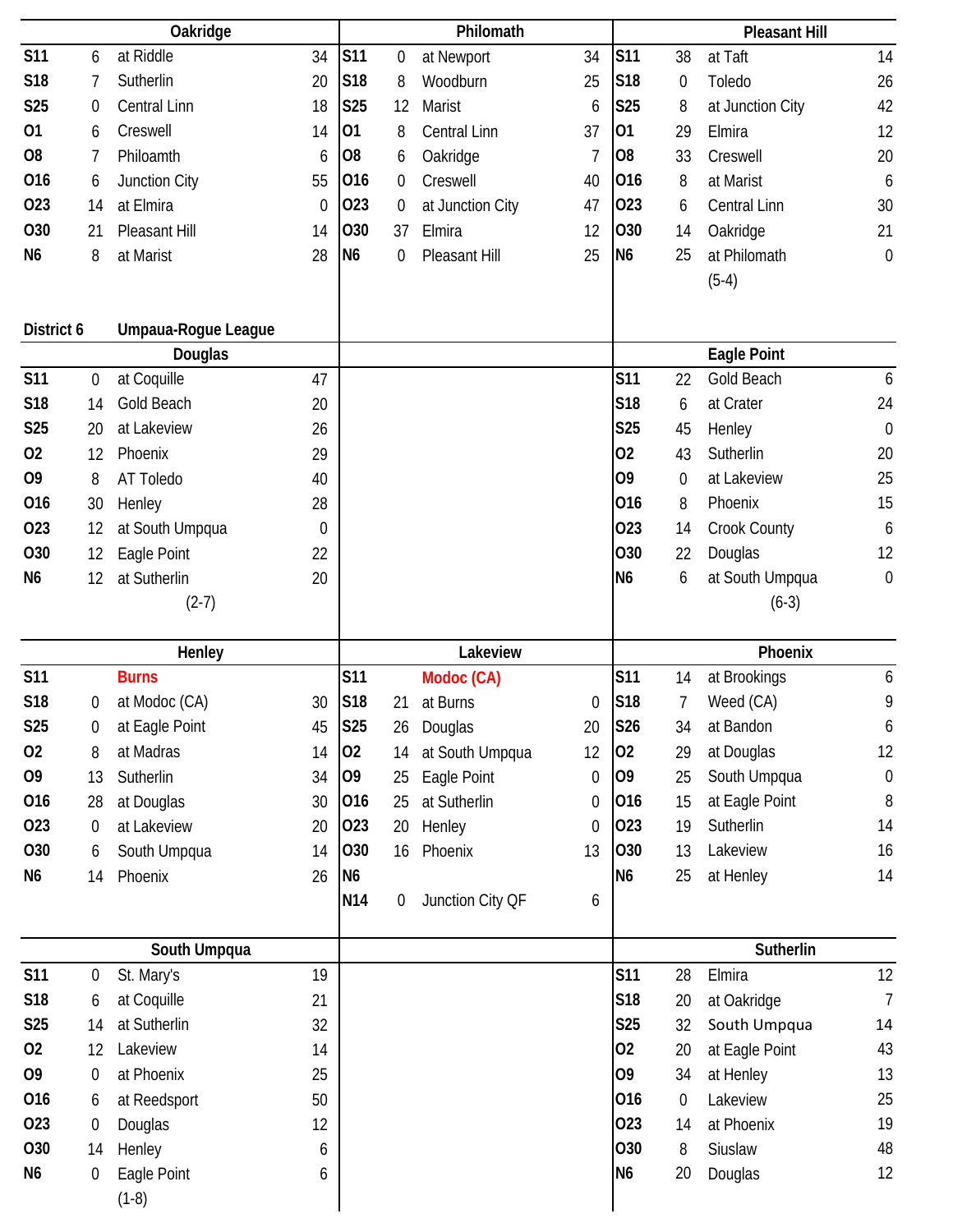| District 7     |             |                       |                  |                    |             |                    |                  |                |                  |                    |                  |
|----------------|-------------|-----------------------|------------------|--------------------|-------------|--------------------|------------------|----------------|------------------|--------------------|------------------|
| <b>Burns</b>   |             |                       |                  | <b>Grant Union</b> |             |                    |                  | <b>Madras</b>  |                  |                    |                  |
| <b>S11</b>     |             | at Henley             |                  | <b>S11</b>         | $\mathbf 0$ | at Heppner         | 14               | <b>S11</b>     | $\mathbf 0$      | Junction City      | 34               |
| S18            | 6           | Lakeview              | 21               | S <sub>18</sub>    | 6           | Sherman            | 8                | <b>S18</b>     | 28               | at Chemawa         | $\boldsymbol{0}$ |
| <b>S25</b>     | 7           | at Redmond            | $\boldsymbol{0}$ | S25                |             |                    |                  | <b>S25</b>     | 6                | at Stevenson (WA)  | 14               |
| 02             |             |                       |                  | 02                 | 26          | <b>Pilot Rock</b>  | 8                | 02             | 14               | Henley             | 6                |
| O <sub>9</sub> | 12          | <b>Grant Union</b>    | 16               | O <sub>9</sub>     | 6           | <b>Burns</b>       | 12               | 09             | 13               | at Nyssa           | 8                |
| 016            |             | <b>Nyssa</b>          |                  | 016                | 26          | Vale               | 18               | 016            | 22               | at Wahtonka        | 14               |
| 023            | $\theta$    | at Vale               | 13               | 023                | 28          | Madras             | $\boldsymbol{0}$ | 023            | $\boldsymbol{0}$ | aty Grant Union    | 28               |
| 030            | $\mathbf 0$ | Madras                | 14               | <b>O30</b>         | 44          | Wahtonka           | 20               | <b>O30</b>     | 14               | <b>Burns</b>       | $\boldsymbol{0}$ |
| N <sub>6</sub> | 20          | Wahtonka              | 20               | N6                 | 18          | at Nyssa           | 22               | N <sub>6</sub> | $\boldsymbol{0}$ | Vale               | 14               |
|                |             |                       |                  | <b>N14</b>         | 33          | Stayton QF         | 28               |                |                  |                    |                  |
|                |             |                       |                  | N21                | 6           | Junction City SF   | 6                |                |                  |                    |                  |
|                |             |                       |                  |                    |             |                    |                  |                |                  |                    |                  |
|                |             | <b>Nyssa</b>          |                  |                    |             | Vale               |                  |                |                  | Wahtonka           |                  |
| <b>S11</b>     |             | at Bishop Kelly (ID)  |                  | <b>S11</b>         | 21          | Emmett (ID)        | 0                | <b>S11</b>     | 7                | White Salmon (WA)  | 16               |
| S18            |             | at Emmett (ID)        |                  | S18                | 16          | Bishop Kelly (ID)  | 8                | S18            | $\boldsymbol{0}$ | at Washougal (WA)  | 49               |
| <b>S25</b>     | 34          | at Payette (ID)       | 6                | <b>S25</b>         | 21          | Weiser (ID)        | 0                | <b>S25</b>     | 6                | at Goldendale (WA) | 30               |
| 02             | $\mathbf 0$ | Vallivue (ID)         | 40               | 02                 | 56          | Payette (ID)       | 6                | 02             | $\boldsymbol{0}$ | at Stevenson (WA)  | 46               |
| O <sub>9</sub> | 8           | Madras                | 13               | 09                 | 41          | Wahtonka           | 6                | O <sub>9</sub> | 6                | at Vale            | 41               |
| 016            |             | at Burns              |                  | 016                | 18          | <b>Grant Union</b> | 26               | 016            | 14               | Madras             | 22               |
| 023            | 16          | at Wahtonka           | 6                | 023                | 13          | <b>Burns</b>       | $\boldsymbol{0}$ | 023            | 6                | Nyssa              | 16               |
| O30            | 28          | Wesier (ID)           | 12               | O30                | 7           | Vallivue (ID)      | 32               | <b>O30</b>     | 20               | <b>Grant Union</b> | 44               |
| N <sub>6</sub> | 22          | <b>Grant Union</b>    | 18               | N <sub>6</sub>     | 14          | Madras             | $\boldsymbol{0}$ | N <sub>6</sub> | 20               | at Burns           | 20               |
|                |             |                       |                  |                    |             |                    |                  |                |                  |                    |                  |
| District 8     |             | <b>Captial League</b> |                  |                    |             |                    |                  |                |                  |                    |                  |
|                |             | <b>Cascade Union</b>  |                  |                    |             |                    |                  |                |                  | Chemawa            |                  |
| <b>S11</b>     | $\mathbf 0$ | Creswell              | 6                |                    |             |                    |                  | <b>S11</b>     | 32               | at Scio            | $\overline{2}$   |
| S18            | 28          | Regis                 | 6                |                    |             |                    |                  | S18            | 0                | Madras             | 28               |
| <b>S25</b>     | 30          | at Gervais            | 6                |                    |             |                    |                  | <b>S25</b>     | 16               | at St. Paul        | 51               |
| 02             | $\mathbf 0$ | at Gladstone          | 27               |                    |             |                    |                  | 02             | 14               | at Gervais         | $8\,$            |
| 09             | 24          | at Woodburn           | 28               |                    |             |                    |                  | O <sub>9</sub> | 14               | Gladstone          | 30               |
| 016            | 22          | Stayton               | 15               |                    |             |                    |                  | 016            | 14               | Woodburn           | 40               |
| 023            | 6           | at North Marion       | 13               |                    |             |                    |                  | 023            | 16               | at Stayton         | 47               |
| 030            | 18          | at Seaside            | 41               |                    |             |                    |                  | 030            | 16               | North Marion       | 22               |
| N6             | 46          | Chemawa               | 8                |                    |             |                    |                  | N <sub>6</sub> | 8                | at Cascade         | 46               |
|                |             |                       |                  |                    |             |                    |                  |                |                  |                    |                  |
|                |             |                       |                  |                    |             |                    |                  |                |                  |                    |                  |
|                |             |                       |                  |                    |             |                    |                  |                |                  |                    |                  |
|                |             |                       |                  |                    |             |                    |                  |                |                  |                    |                  |
|                |             |                       |                  |                    |             |                    |                  |                |                  |                    |                  |
|                |             |                       |                  |                    |             |                    |                  |                |                  |                    |                  |
|                |             |                       |                  |                    |             |                    |                  |                |                  |                    |                  |
|                |             |                       |                  |                    |             |                    |                  |                |                  |                    |                  |
|                |             |                       |                  |                    |             |                    |                  |                |                  |                    |                  |
|                |             |                       |                  |                    |             |                    |                  |                |                  |                    |                  |
|                |             |                       |                  |                    |             |                    |                  |                |                  |                    |                  |
|                |             |                       |                  |                    |             |                    |                  |                |                  |                    |                  |
|                |             |                       |                  |                    |             |                    |                  |                |                  |                    |                  |